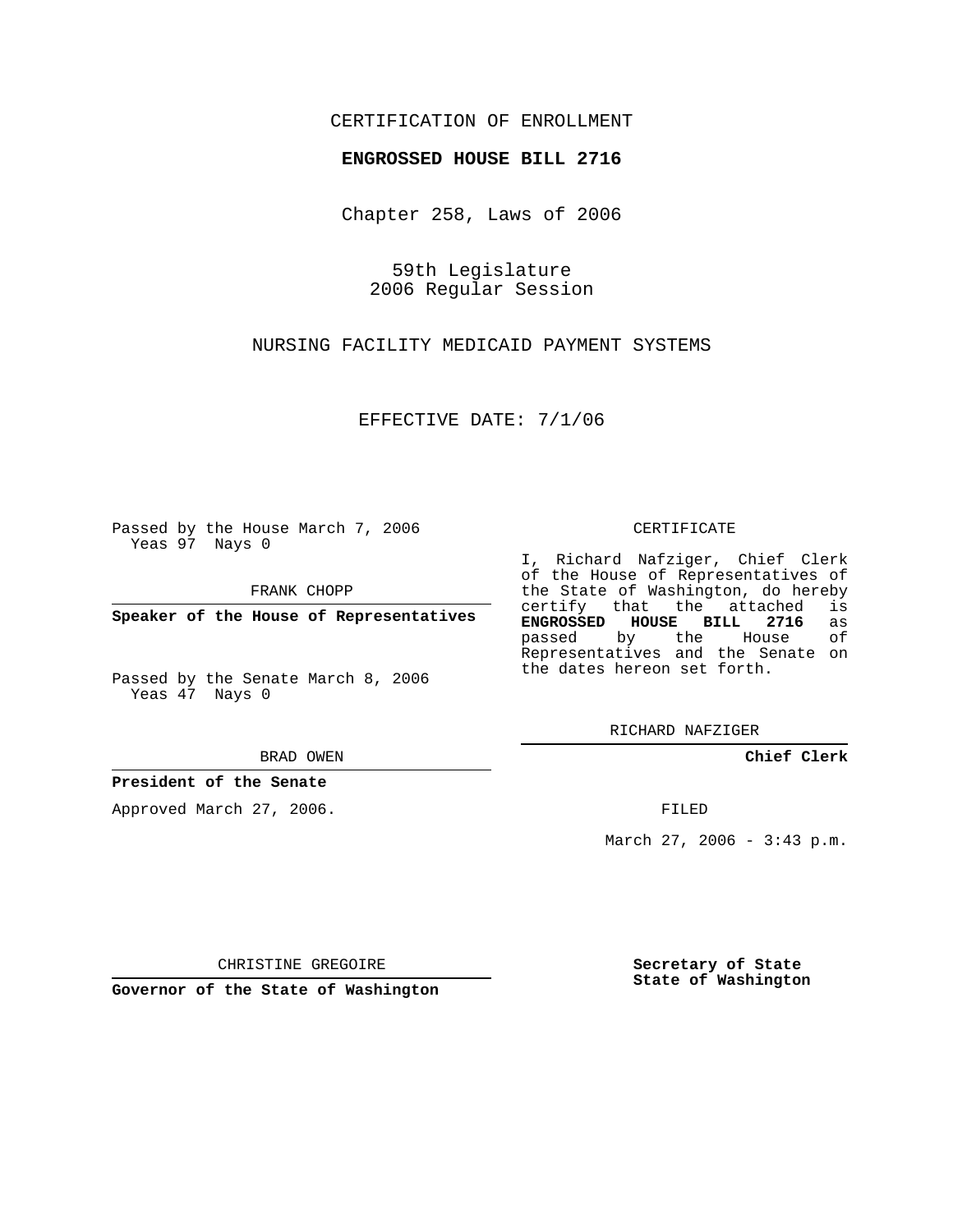# **ENGROSSED HOUSE BILL 2716** \_\_\_\_\_\_\_\_\_\_\_\_\_\_\_\_\_\_\_\_\_\_\_\_\_\_\_\_\_\_\_\_\_\_\_\_\_\_\_\_\_\_\_\_\_

\_\_\_\_\_\_\_\_\_\_\_\_\_\_\_\_\_\_\_\_\_\_\_\_\_\_\_\_\_\_\_\_\_\_\_\_\_\_\_\_\_\_\_\_\_

Passed Legislature - 2006 Regular Session

## **State of Washington 59th Legislature 2006 Regular Session**

**By** Representatives Fromhold, Kessler, Skinner, Haigh, Strow, Moeller, Armstrong, Conway, Curtis, Murray, Buri, Green, Ericksen, Serben, McDermott, Morrell, McIntire, Appleton, Kenney, P. Sullivan, Ormsby and Linville

Read first time 01/12/2006. Referred to Committee on Appropriations.

 AN ACT Relating to nursing facility medicaid payment systems; amending RCW 74.46.020, 74.46.431, 74.46.433, 74.46.496, 74.46.501, 74.46.506, and 74.46.521; and providing an effective date.

BE IT ENACTED BY THE LEGISLATURE OF THE STATE OF WASHINGTON:

 **Sec. 1.** RCW 74.46.020 and 2001 1st sp.s. c 8 s 1 are each amended to read as follows:

 Unless the context clearly requires otherwise, the definitions in this section apply throughout this chapter.

 (1) "Accrual method of accounting" means a method of accounting in which revenues are reported in the period when they are earned, regardless of when they are collected, and expenses are reported in the period in which they are incurred, regardless of when they are paid.

 (2) "Appraisal" means the process of estimating the fair market value or reconstructing the historical cost of an asset acquired in a past period as performed by a professionally designated real estate appraiser with no pecuniary interest in the property to be appraised. It includes a systematic, analytic determination and the recording and analyzing of property facts, rights, investments, and values based on a personal inspection and inventory of the property.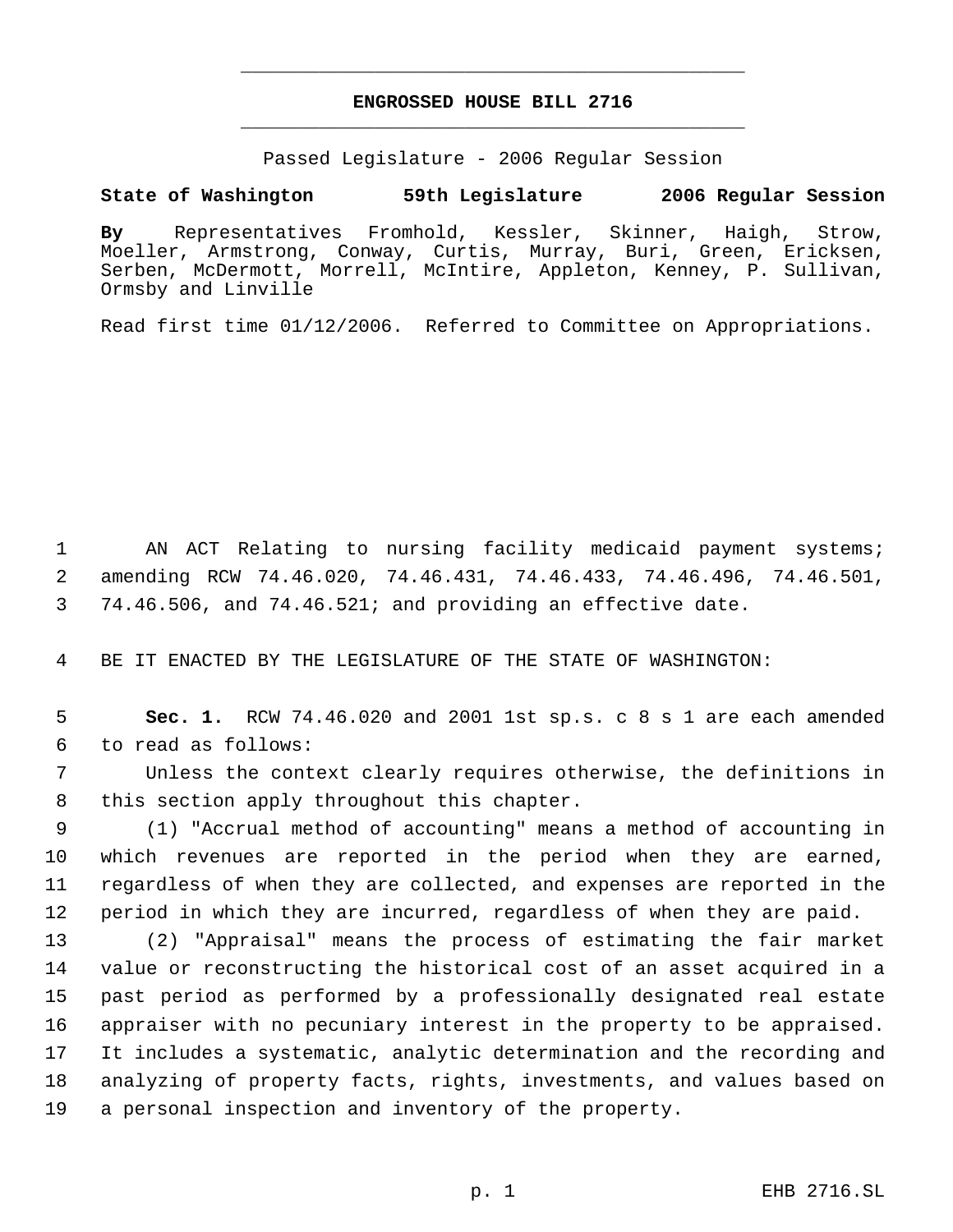(3) "Arm's-length transaction" means a transaction resulting from good-faith bargaining between a buyer and seller who are not related organizations and have adverse positions in the market place. Sales or exchanges of nursing home facilities among two or more parties in which all parties subsequently continue to own one or more of the facilities involved in the transactions shall not be considered as arm's-length transactions for purposes of this chapter. Sale of a nursing home facility which is subsequently leased back to the seller within five years of the date of sale shall not be considered as an arm's-length transaction for purposes of this chapter.

 (4) "Assets" means economic resources of the contractor, recognized and measured in conformity with generally accepted accounting principles.

 (5) "Audit" or "department audit" means an examination of the records of a nursing facility participating in the medicaid payment system, including but not limited to: The contractor's financial and statistical records, cost reports and all supporting documentation and schedules, receivables, and resident trust funds, to be performed as deemed necessary by the department and according to department rule.

 (6) "Bad debts" means amounts considered to be uncollectible from accounts and notes receivable.

(7) "Beneficial owner" means:

 (a) Any person who, directly or indirectly, through any contract, arrangement, understanding, relationship, or otherwise has or shares:

 (i) Voting power which includes the power to vote, or to direct the voting of such ownership interest; and/or

 (ii) Investment power which includes the power to dispose, or to 28 direct the disposition of such ownership interest;

 (b) Any person who, directly or indirectly, creates or uses a trust, proxy, power of attorney, pooling arrangement, or any other contract, arrangement, or device with the purpose or effect of divesting himself or herself of beneficial ownership of an ownership interest or preventing the vesting of such beneficial ownership as part of a plan or scheme to evade the reporting requirements of this chapter;

 (c) Any person who, subject to (b) of this subsection, has the right to acquire beneficial ownership of such ownership interest within sixty days, including but not limited to any right to acquire: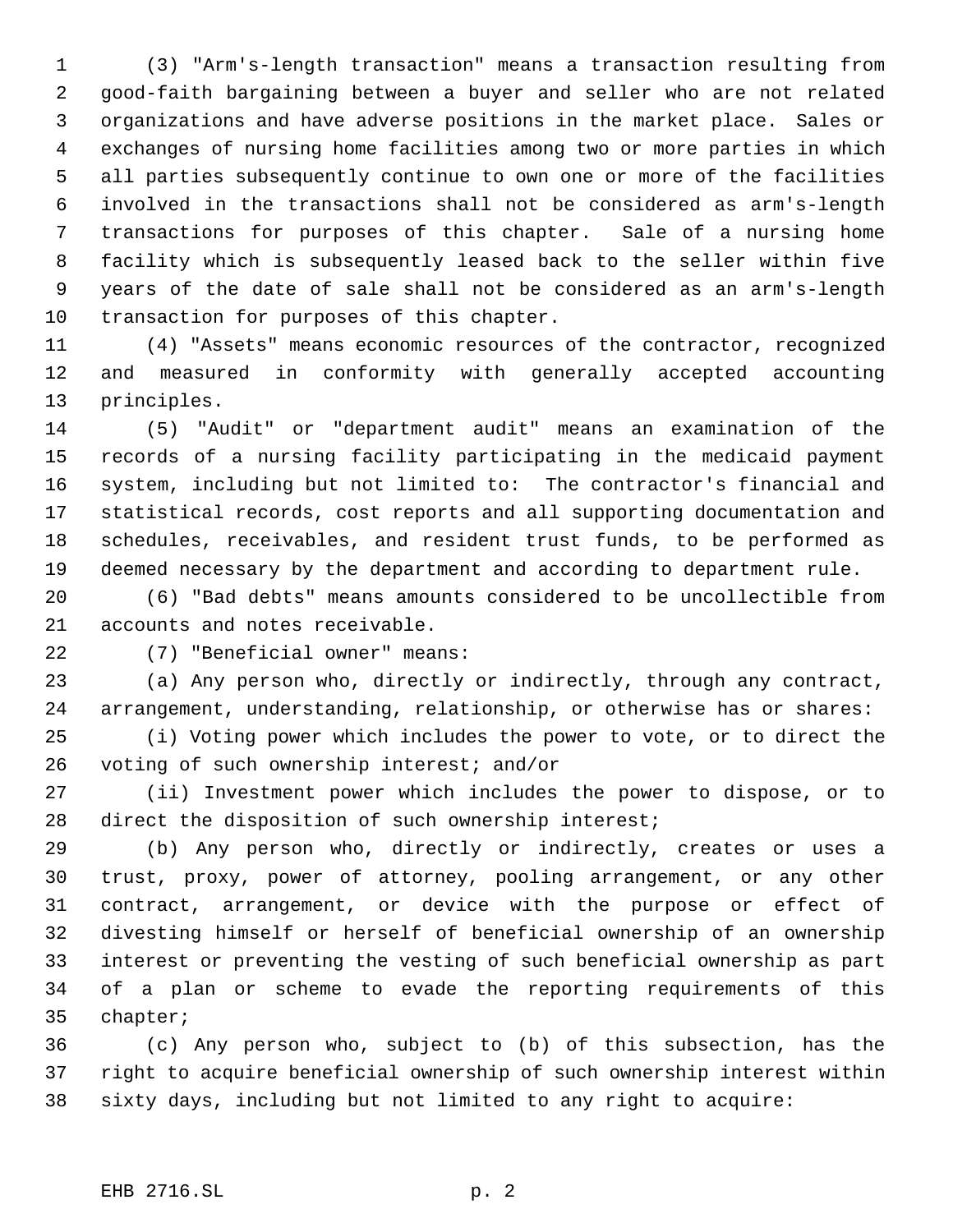(i) Through the exercise of any option, warrant, or right;

(ii) Through the conversion of an ownership interest;

 (iii) Pursuant to the power to revoke a trust, discretionary account, or similar arrangement; or

 (iv) Pursuant to the automatic termination of a trust, discretionary account, or similar arrangement;

 except that, any person who acquires an ownership interest or power specified in (c)(i), (ii), or (iii) of this subsection with the purpose or effect of changing or influencing the control of the contractor, or in connection with or as a participant in any transaction having such purpose or effect, immediately upon such acquisition shall be deemed to be the beneficial owner of the ownership interest which may be acquired 13 through the exercise or conversion of such ownership interest or power;

 (d) Any person who in the ordinary course of business is a pledgee of ownership interest under a written pledge agreement shall not be deemed to be the beneficial owner of such pledged ownership interest until the pledgee has taken all formal steps necessary which are required to declare a default and determines that the power to vote or to direct the vote or to dispose or to direct the disposition of such pledged ownership interest will be exercised; except that:

 (i) The pledgee agreement is bona fide and was not entered into with the purpose nor with the effect of changing or influencing the control of the contractor, nor in connection with any transaction having such purpose or effect, including persons meeting the conditions set forth in (b) of this subsection; and

 (ii) The pledgee agreement, prior to default, does not grant to the pledgee:

 (A) The power to vote or to direct the vote of the pledged ownership interest; or

 (B) The power to dispose or direct the disposition of the pledged ownership interest, other than the grant of such power(s) pursuant to a pledge agreement under which credit is extended and in which the pledgee is a broker or dealer.

 (8) "Capitalization" means the recording of an expenditure as an asset.

 (9) "Case mix" means a measure of the intensity of care and services needed by the residents of a nursing facility or a group of residents in the facility.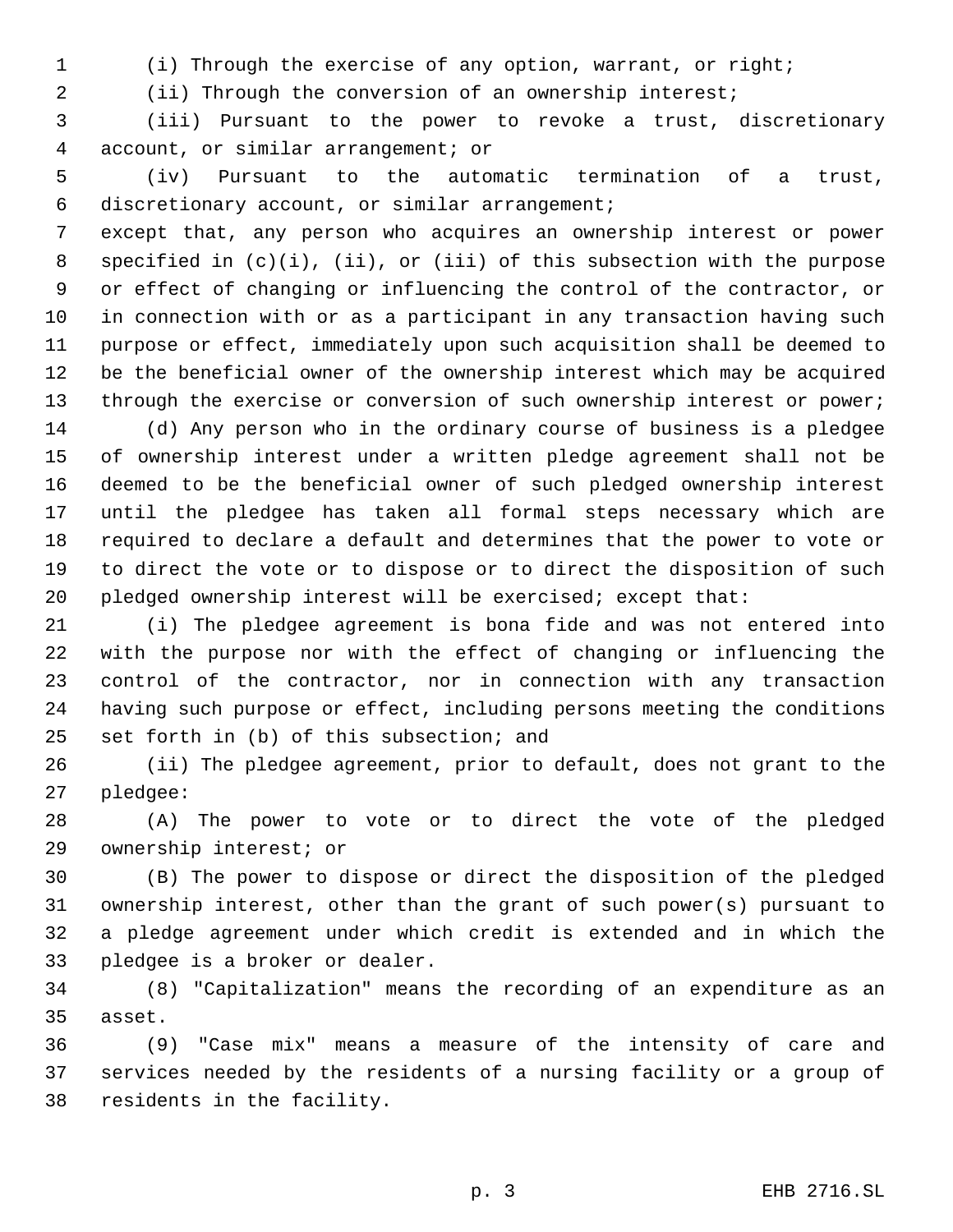(10) "Case mix index" means a number representing the average case mix of a nursing facility.

 (11) "Case mix weight" means a numeric score that identifies the relative resources used by a particular group of a nursing facility's residents.

 (12) "Certificate of capital authorization" means a certification from the department for an allocation from the biennial capital financing authorization for all new or replacement building construction, or for major renovation projects, receiving a certificate of need or a certificate of need exemption under chapter 70.38 RCW after July 1, 2001.

 (13) "Contractor" means a person or entity licensed under chapter 18.51 RCW to operate a medicare and medicaid certified nursing facility, responsible for operational decisions, and contracting with the department to provide services to medicaid recipients residing in the facility.

 (14) "Default case" means no initial assessment has been completed for a resident and transmitted to the department by the cut-off date, or an assessment is otherwise past due for the resident, under state and federal requirements.

 (15) "Department" means the department of social and health services (DSHS) and its employees.

 (16) "Depreciation" means the systematic distribution of the cost or other basis of tangible assets, less salvage, over the estimated useful life of the assets.

 (17) "Direct care" means nursing care and related care provided to nursing facility residents. Therapy care shall not be considered part of direct care.

 (18) "Direct care supplies" means medical, pharmaceutical, and other supplies required for the direct care of a nursing facility's residents.

 (19) "Entity" means an individual, partnership, corporation, limited liability company, or any other association of individuals capable of entering enforceable contracts.

 (20) "Equity" means the net book value of all tangible and intangible assets less the recorded value of all liabilities, as recognized and measured in conformity with generally accepted accounting principles.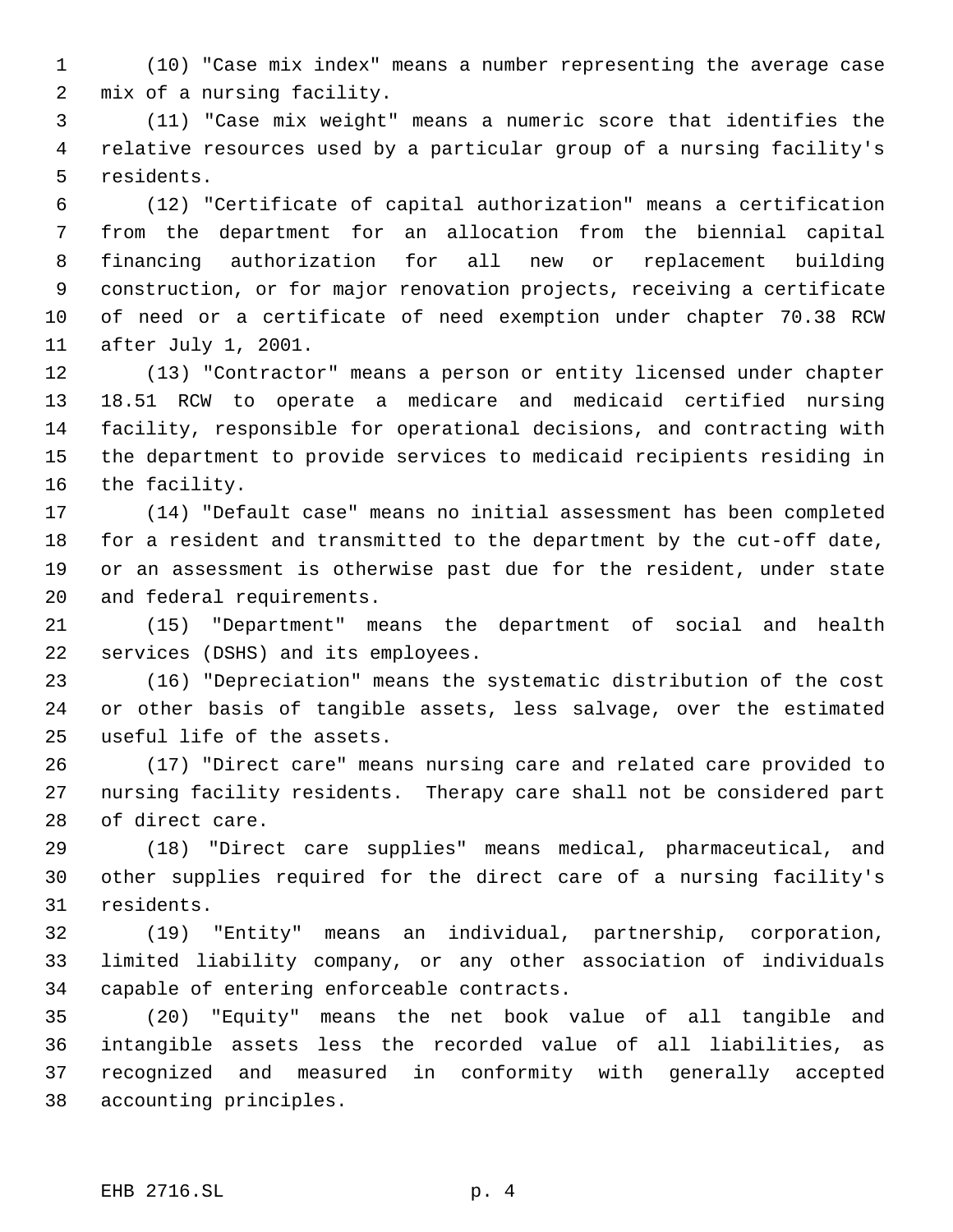(21) "Essential community provider" means a facility which is the only nursing facility within a commuting distance radius of at least forty minutes duration, traveling by automobile.

 (22) "Facility" or "nursing facility" means a nursing home licensed in accordance with chapter 18.51 RCW, excepting nursing homes certified as institutions for mental diseases, or that portion of a multiservice facility licensed as a nursing home, or that portion of a hospital licensed in accordance with chapter 70.41 RCW which operates as a nursing home.

 (23) "Fair market value" means the replacement cost of an asset less observed physical depreciation on the date for which the market value is being determined.

 (24) "Financial statements" means statements prepared and presented in conformity with generally accepted accounting principles including, but not limited to, balance sheet, statement of operations, statement of changes in financial position, and related notes.

 (25) "Generally accepted accounting principles" means accounting principles approved by the financial accounting standards board (FASB).

 (26) "Goodwill" means the excess of the price paid for a nursing facility business over the fair market value of all net identifiable tangible and intangible assets acquired, as measured in accordance with generally accepted accounting principles.

 (27) "Grouper" means a computer software product that groups individual nursing facility residents into case mix classification groups based on specific resident assessment data and computer logic.

 (28) "High labor-cost county" means an urban county in which the median allowable facility cost per case mix unit is more than ten percent higher than the median allowable facility cost per case mix unit among all other urban counties, excluding that county.

 (29) "Historical cost" means the actual cost incurred in acquiring and preparing an asset for use, including feasibility studies, architect's fees, and engineering studies.

 (30) "Home and central office costs" means costs that are incurred in the support and operation of a home and central office. Home and central office costs include centralized services that are performed in support of a nursing facility. The department may exclude from this definition costs that are nonduplicative, documented, ordinary,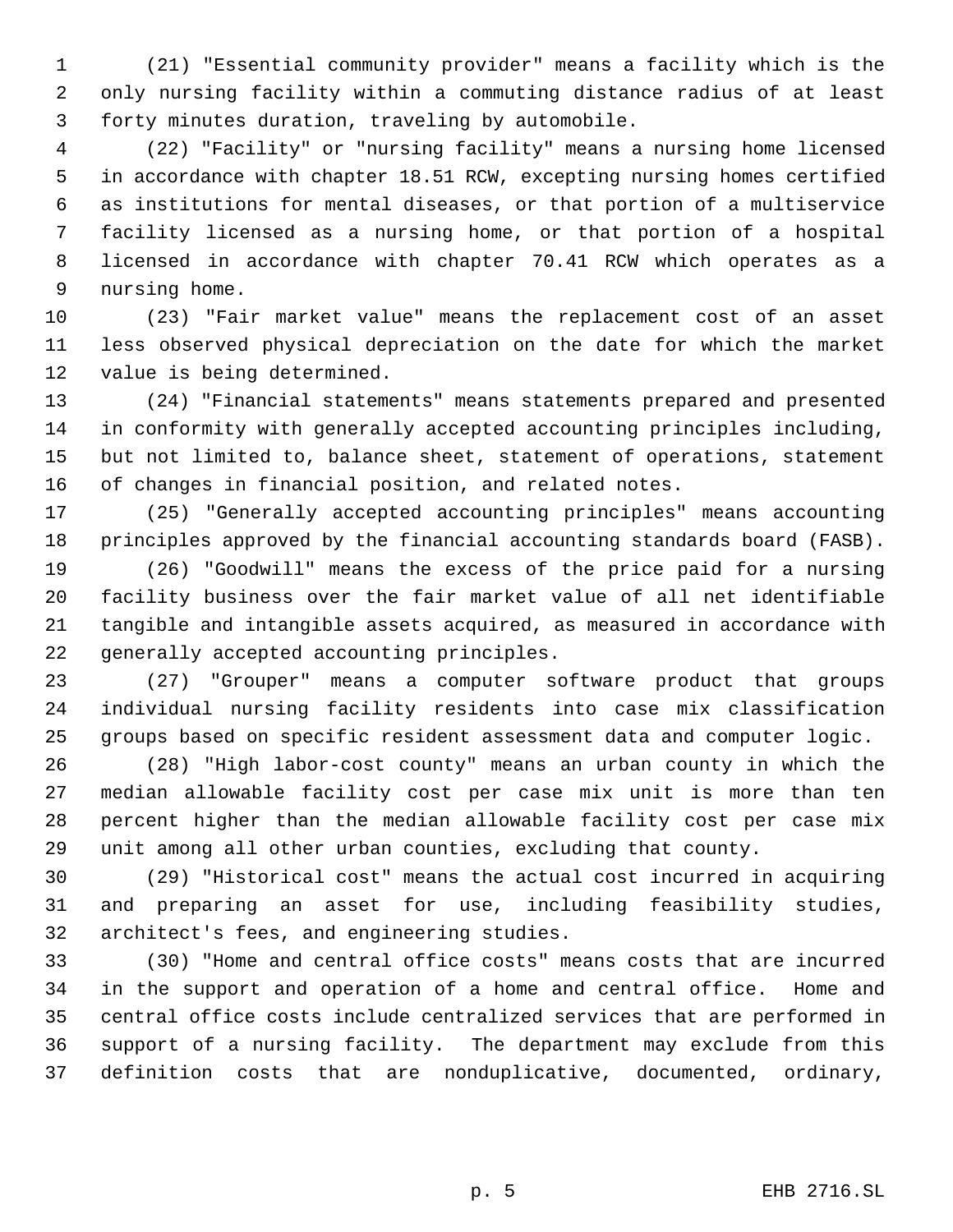necessary, and related to the provision of care services to authorized patients.

 (31) "Imprest fund" means a fund which is regularly replenished in exactly the amount expended from it.

 (32) "Joint facility costs" means any costs which represent resources which benefit more than one facility, or one facility and any other entity.

 (33) "Lease agreement" means a contract between two parties for the possession and use of real or personal property or assets for a specified period of time in exchange for specified periodic payments. Elimination (due to any cause other than death or divorce) or addition of any party to the contract, expiration, or modification of any lease term in effect on January 1, 1980, or termination of the lease by either party by any means shall constitute a termination of the lease agreement. An extension or renewal of a lease agreement, whether or not pursuant to a renewal provision in the lease agreement, shall be considered a new lease agreement. A strictly formal change in the lease agreement which modifies the method, frequency, or manner in which the lease payments are made, but does not increase the total lease payment obligation of the lessee, shall not be considered modification of a lease term.

 (34) "Medical care program" or "medicaid program" means medical assistance, including nursing care, provided under RCW 74.09.500 or authorized state medical care services.

 (35) "Medical care recipient," "medicaid recipient," or "recipient" means an individual determined eligible by the department for the services provided under chapter 74.09 RCW.

 (36) "Minimum data set" means the overall data component of the resident assessment instrument, indicating the strengths, needs, and preferences of an individual nursing facility resident.

 (37) "Net book value" means the historical cost of an asset less accumulated depreciation.

 (38) "Net invested funds" means the net book value of tangible fixed assets employed by a contractor to provide services under the medical care program, including land, buildings, and equipment as recognized and measured in conformity with generally accepted accounting principles.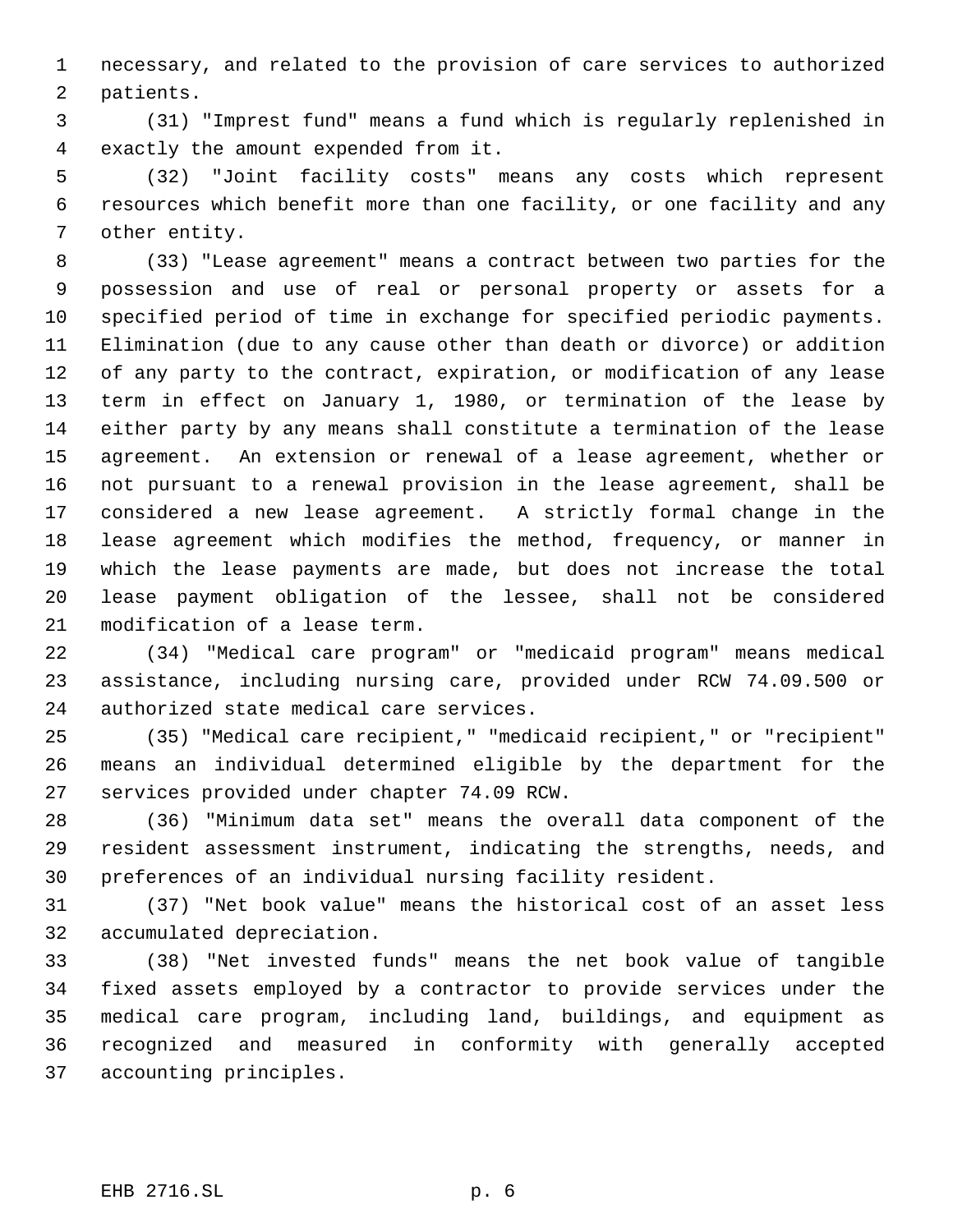(39) "Nonurban county" means a county which is not located in a metropolitan statistical area as determined and defined by the United States office of management and budget or other appropriate agency or office of the federal government.

 (40) "Operating lease" means a lease under which rental or lease expenses are included in current expenses in accordance with generally accepted accounting principles.

 (41) "Owner" means a sole proprietor, general or limited partners, members of a limited liability company, and beneficial interest holders of five percent or more of a corporation's outstanding stock.

 (42) "Ownership interest" means all interests beneficially owned by a person, calculated in the aggregate, regardless of the form which such beneficial ownership takes.

 (43) "Patient day" or "resident day" means a calendar day of care provided to a nursing facility resident, regardless of payment source, which will include the day of admission and exclude the day of discharge; except that, when admission and discharge occur on the same day, one day of care shall be deemed to exist. A "medicaid day" or "recipient day" means a calendar day of care provided to a medicaid recipient determined eligible by the department for services provided under chapter 74.09 RCW, subject to the same conditions regarding admission and discharge applicable to a patient day or resident day of care.

 (44) "Professionally designated real estate appraiser" means an individual who is regularly engaged in the business of providing real estate valuation services for a fee, and who is deemed qualified by a nationally recognized real estate appraisal educational organization on the basis of extensive practical appraisal experience, including the writing of real estate valuation reports as well as the passing of written examinations on valuation practice and theory, and who by virtue of membership in such organization is required to subscribe and adhere to certain standards of professional practice as such organization prescribes.

(45) "Qualified therapist" means:

(a) A mental health professional as defined by chapter 71.05 RCW;

 (b) A mental retardation professional who is a therapist approved by the department who has had specialized training or one year's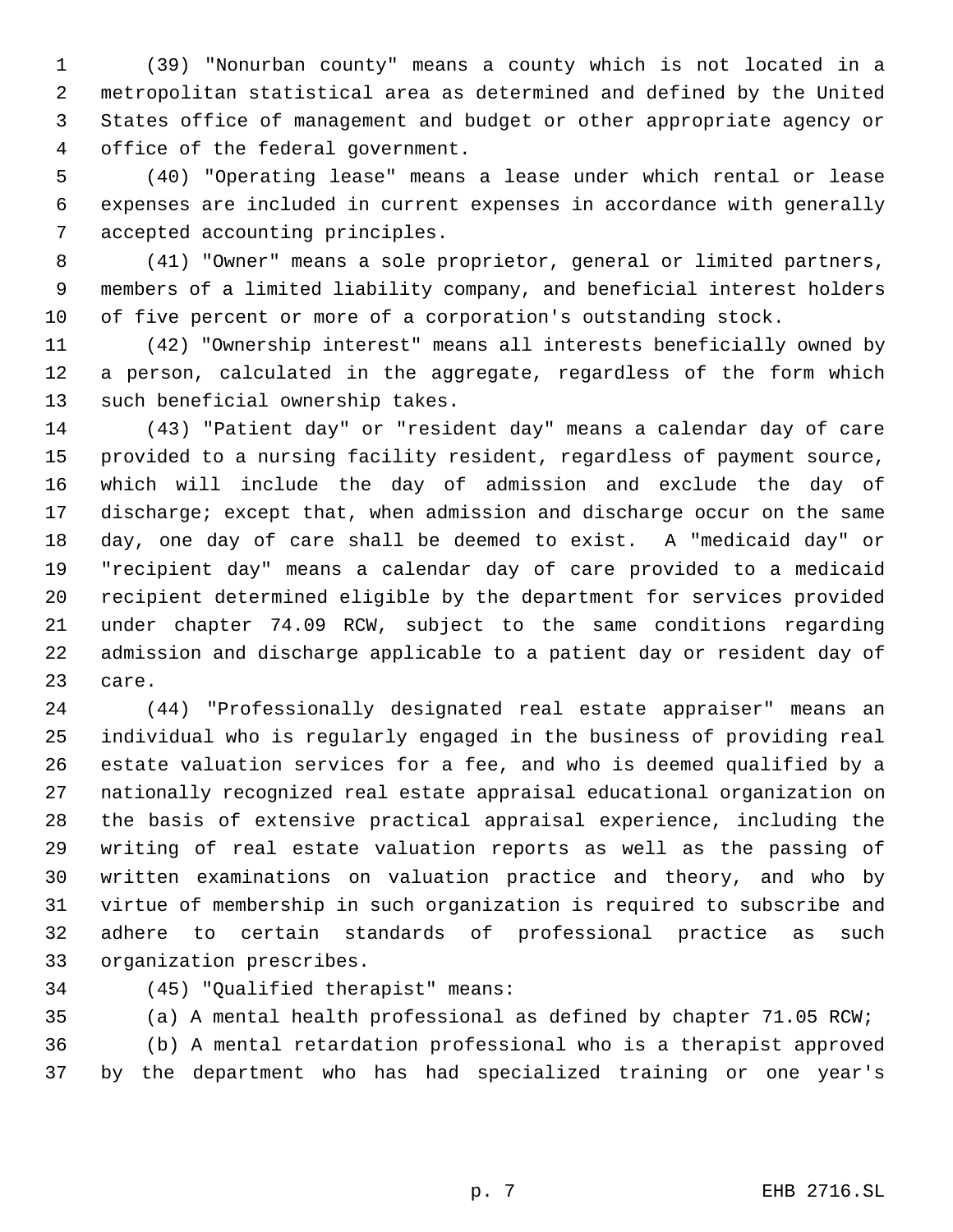experience in treating or working with the mentally retarded or developmentally disabled;

 (c) A speech pathologist who is eligible for a certificate of clinical competence in speech pathology or who has the equivalent education and clinical experience;

(d) A physical therapist as defined by chapter 18.74 RCW;

 (e) An occupational therapist who is a graduate of a program in occupational therapy, or who has the equivalent of such education or training; and

 (f) A respiratory care practitioner certified under chapter 18.89 RCW.

 (46) "Rate" or "rate allocation" means the medicaid per-patient-day payment amount for medicaid patients calculated in accordance with the allocation methodology set forth in part E of this chapter.

 (47) "Real property," whether leased or owned by the contractor, means the building, allowable land, land improvements, and building improvements associated with a nursing facility.

 (48) "Rebased rate" or "cost-rebased rate" means a facility- specific component rate assigned to a nursing facility for a particular rate period established on desk-reviewed, adjusted costs reported for that facility covering at least six months of a prior calendar year designated as a year to be used for cost-rebasing payment rate allocations under the provisions of this chapter.

 (49) "Records" means those data supporting all financial statements and cost reports including, but not limited to, all general and subsidiary ledgers, books of original entry, and transaction documentation, however such data are maintained.

 (50) "Related organization" means an entity which is under common ownership and/or control with, or has control of, or is controlled by, the contractor.

 (a) "Common ownership" exists when an entity is the beneficial owner of five percent or more ownership interest in the contractor and any other entity.

 (b) "Control" exists where an entity has the power, directly or indirectly, significantly to influence or direct the actions or policies of an organization or institution, whether or not it is legally enforceable and however it is exercisable or exercised.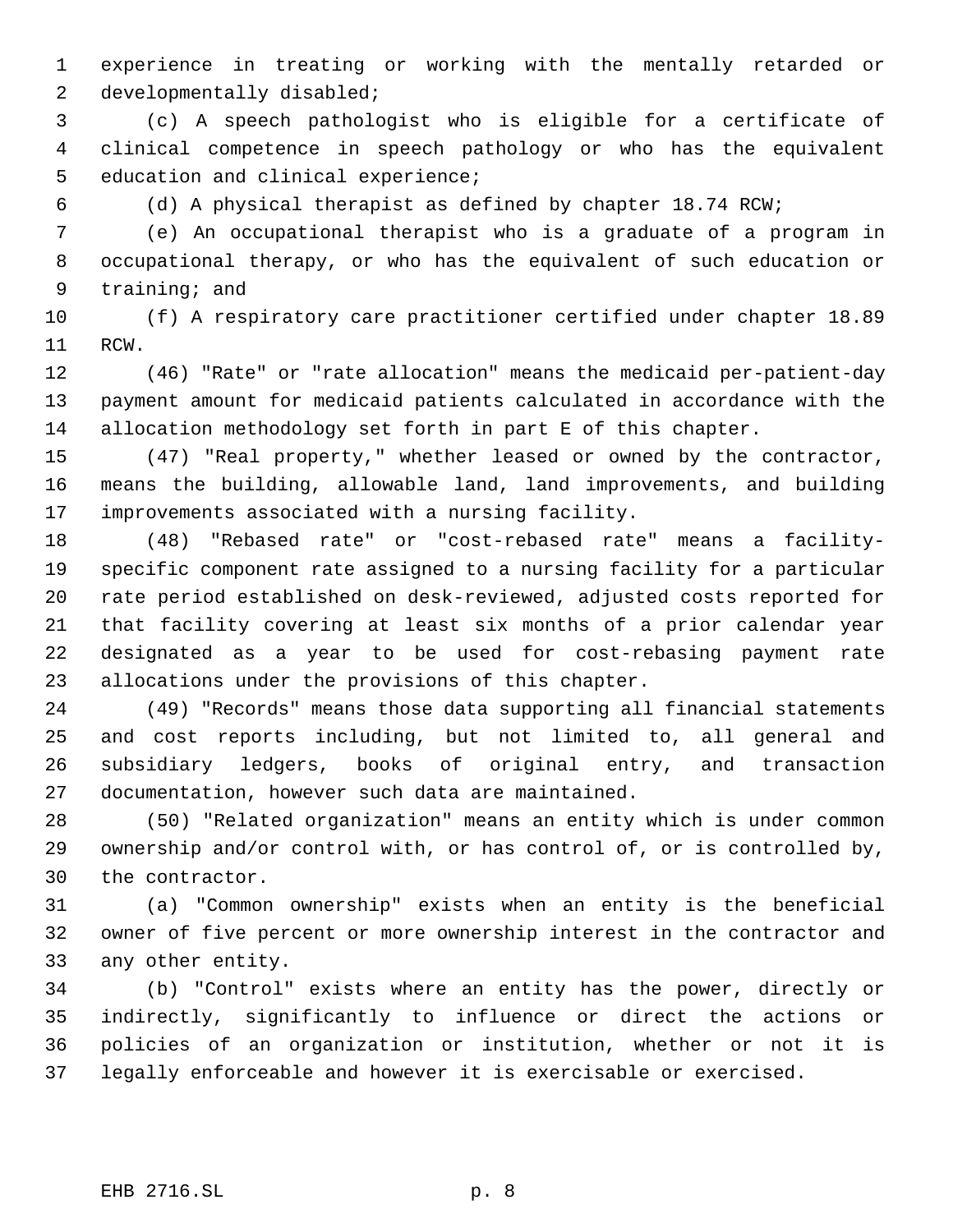(51) "Related care" means only those services that are directly related to providing direct care to nursing facility residents. These services include, but are not limited to, nursing direction and supervision, medical direction, medical records, pharmacy services, activities, and social services.

 (52) "Resident assessment instrument," including federally approved modifications for use in this state, means a federally mandated, comprehensive nursing facility resident care planning and assessment tool, consisting of the minimum data set and resident assessment protocols.

 (53) "Resident assessment protocols" means those components of the resident assessment instrument that use the minimum data set to trigger or flag a resident's potential problems and risk areas.

 (54) "Resource utilization groups" means a case mix classification system that identifies relative resources needed to care for an individual nursing facility resident.

 (55) "Restricted fund" means those funds the principal and/or income of which is limited by agreement with or direction of the donor to a specific purpose.

 (56) "Secretary" means the secretary of the department of social and health services.

 (57) "Support services" means food, food preparation, dietary, housekeeping, and laundry services provided to nursing facility residents.

 (58) "Therapy care" means those services required by a nursing facility resident's comprehensive assessment and plan of care, that are provided by qualified therapists, or support personnel under their supervision, including related costs as designated by the department.

 (59) "Title XIX" or "medicaid" means the 1965 amendments to the social security act, P.L. 89-07, as amended and the medicaid program administered by the department.

 (60) "Urban county" means a county which is located in a metropolitan statistical area as determined and defined by the United States office of management and budget or other appropriate agency or office of the federal government.

 (61) "Vital local provider" means a facility reporting a home 37 office that meets the following qualifications:

(a) The home office address is located in Washington state; and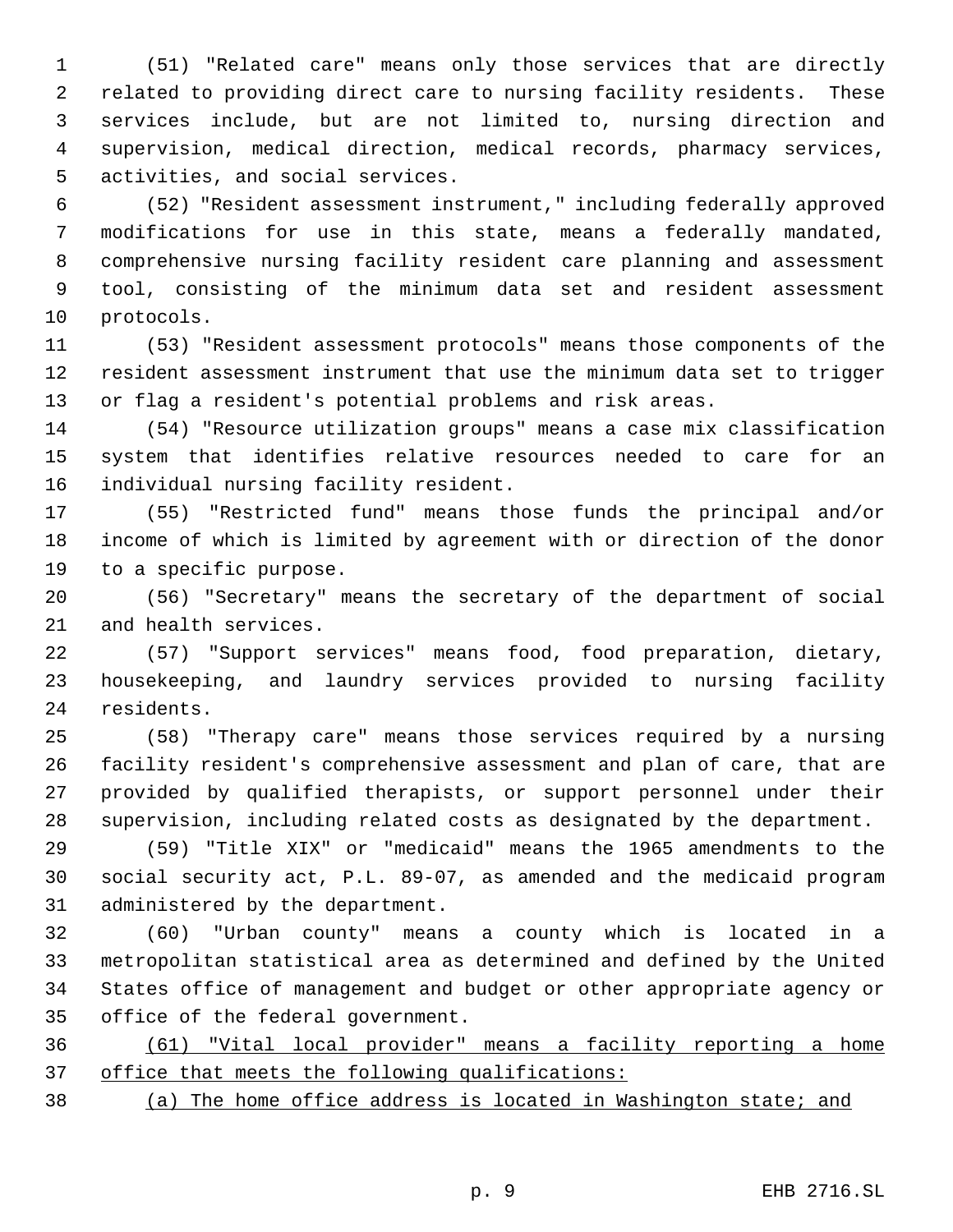(b) The sum of medicaid days for all Washington facilities 2 reporting the home office as their home office was greater than two hundred fifteen thousand in 2003.

 **Sec. 2.** RCW 74.46.431 and 2005 c 518 s 944 are each amended to read as follows:

 (1) Effective July 1, 1999, nursing facility medicaid payment rate allocations shall be facility-specific and shall have seven components: Direct care, therapy care, support services, operations, property, financing allowance, and variable return. The department shall establish and adjust each of these components, as provided in this section and elsewhere in this chapter, for each medicaid nursing facility in this state.

13 (2) ((AH)) Component rate allocations in therapy care, support services, variable return, operations, property, and financing 15 allowance for essential community providers as defined in this chapter shall be based upon a minimum facility occupancy of eighty-five percent of licensed beds, regardless of how many beds are set up or in use. For all facilities other than essential community providers, effective July 1, 2001, component rate allocations in direct care, therapy care, support services, variable return, operations, property, and financing allowance shall continue to be based upon a minimum facility occupancy of eighty-five percent of licensed beds. For all facilities other than essential community providers, effective July 1, 2002, the component rate allocations in operations, property, and financing allowance shall be based upon a minimum facility occupancy of ninety percent of 26 licensed beds, regardless of how many beds are set up or in use. For all facilities, effective July 1, 2006, the component rate allocation in direct care shall be based upon actual facility occupancy.

 (3) Information and data sources used in determining medicaid payment rate allocations, including formulas, procedures, cost report periods, resident assessment instrument formats, resident assessment methodologies, and resident classification and case mix weighting methodologies, may be substituted or altered from time to time as determined by the department.

 (4)(a) Direct care component rate allocations shall be established using adjusted cost report data covering at least six months. Adjusted cost report data from 1996 will be used for October 1, 1998, through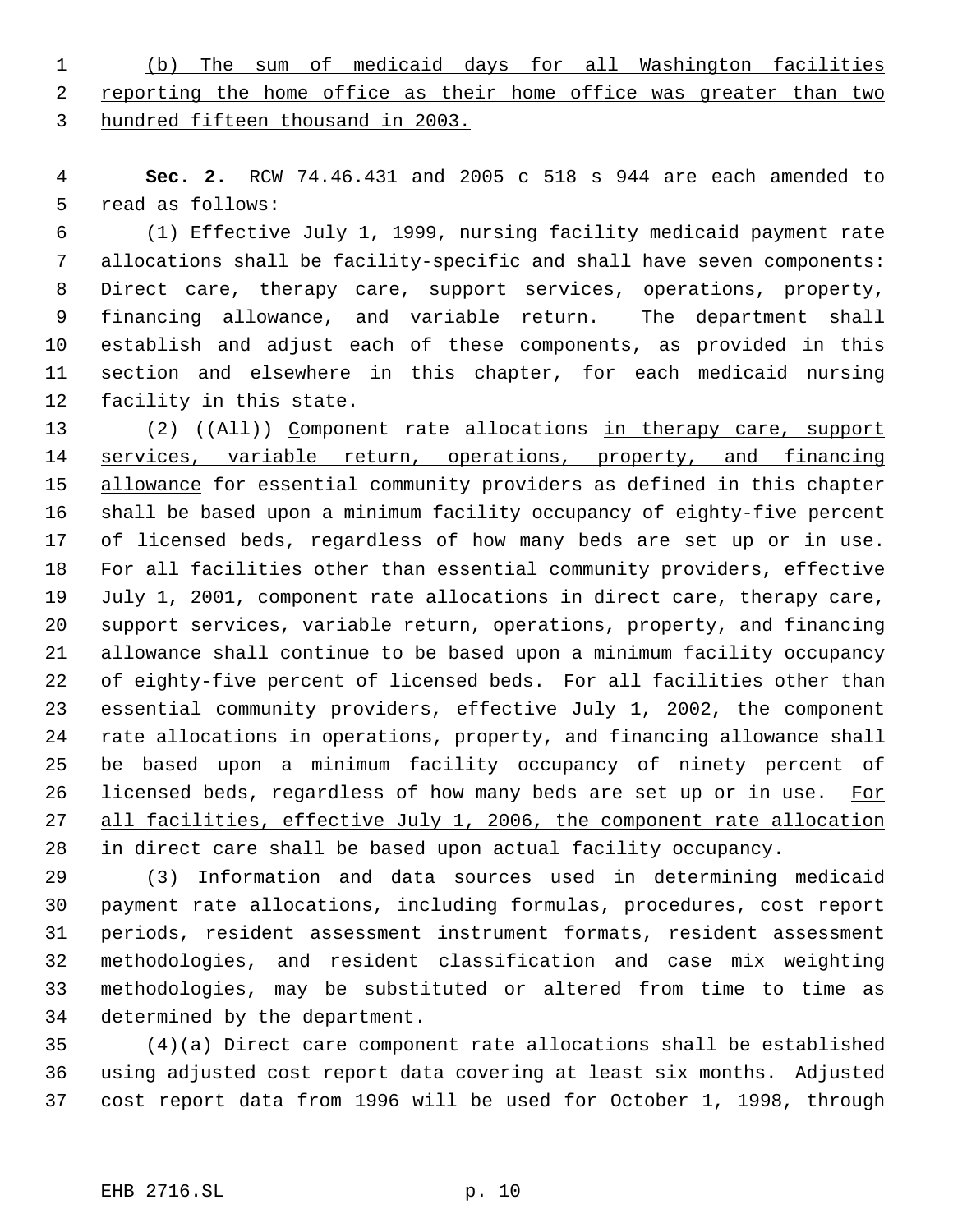June 30, 2001, direct care component rate allocations; adjusted cost report data from 1999 will be used for July 1, 2001, through June 30, ((2005)) 2006, direct care component rate allocations. Adjusted cost 4 report data from ((1999)) 2003 will ((continue to)) be used for July 1, 5 ((2005)) 2006, and later direct care component rate allocations.

 (b) Direct care component rate allocations based on 1996 cost report data shall be adjusted annually for economic trends and conditions by a factor or factors defined in the biennial appropriations act. A different economic trends and conditions adjustment factor or factors may be defined in the biennial appropriations act for facilities whose direct care component rate is set equal to their adjusted June 30, 1998, rate, as provided in RCW 74.46.506(5)(i).

 (c) Direct care component rate allocations based on 1999 cost report data shall be adjusted annually for economic trends and conditions by a factor or factors defined in the biennial appropriations act. A different economic trends and conditions adjustment factor or factors may be defined in the biennial appropriations act for facilities whose direct care component rate is set equal to their adjusted June 30, 1998, rate, as provided in RCW 74.46.506(5)(i).

 (d) Direct care component rate allocations based on 2003 cost 23 report data shall be adjusted annually for economic trends and 24 conditions by a factor or factors defined in the biennial appropriations act. A different economic trends and conditions adjustment factor or factors may be defined in the biennial 27 appropriations act for facilities whose direct care component rate is set equal to their adjusted June 30, 2006, rate, as provided in RCW 74.46.506(5)(i).

 (5)(a) Therapy care component rate allocations shall be established using adjusted cost report data covering at least six months. Adjusted cost report data from 1996 will be used for October 1, 1998, through June 30, 2001, therapy care component rate allocations; adjusted cost report data from 1999 will be used for July 1, 2001, through June 30, 2005, therapy care component rate allocations. Adjusted cost report data from 1999 will continue to be used for July 1, 2005, and later therapy care component rate allocations.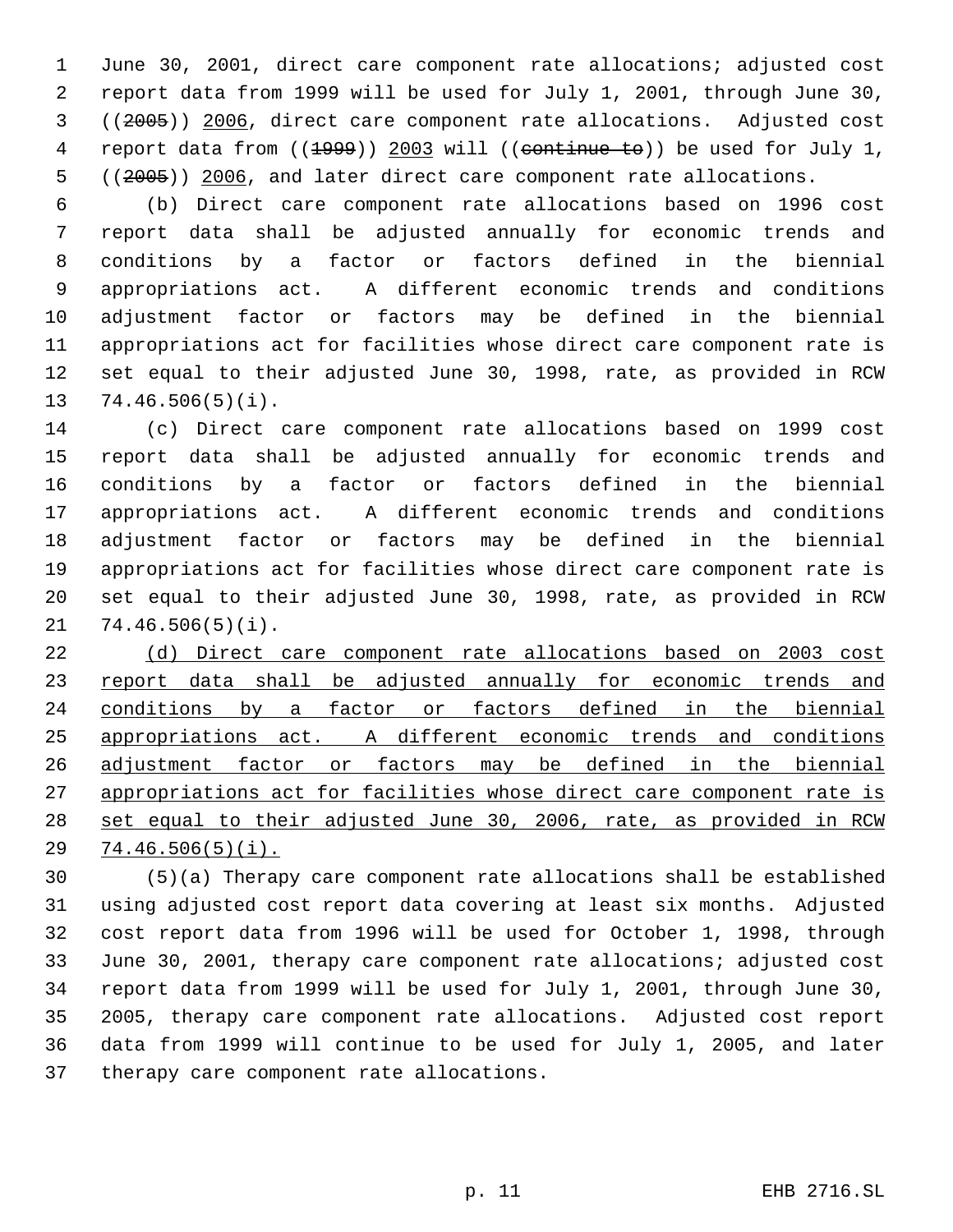(b) Therapy care component rate allocations shall be adjusted annually for economic trends and conditions by a factor or factors defined in the biennial appropriations act.

 (6)(a) Support services component rate allocations shall be established using adjusted cost report data covering at least six months. Adjusted cost report data from 1996 shall be used for October 1, 1998, through June 30, 2001, support services component rate allocations; adjusted cost report data from 1999 shall be used for July 1, 2001, through June 30, 2005, support services component rate allocations. Adjusted cost report data from 1999 will continue to be used for July 1, 2005, and later support services component rate allocations.

 (b) Support services component rate allocations shall be adjusted annually for economic trends and conditions by a factor or factors defined in the biennial appropriations act.

 (7)(a) Operations component rate allocations shall be established using adjusted cost report data covering at least six months. Adjusted cost report data from 1996 shall be used for October 1, 1998, through June 30, 2001, operations component rate allocations; adjusted cost report data from 1999 shall be used for July 1, 2001, through June 30, ((2005)) 2006, operations component rate allocations. Adjusted cost 22 report data from  $((1999))$  2003 will  $((\text{continue } \pm \Theta))$  be used for July 1, 23 ((2005)) 2006, and later operations component rate allocations.

 (b) Operations component rate allocations shall be adjusted annually for economic trends and conditions by a factor or factors 26 defined in the biennial appropriations act. A different economic 27 trends and conditions adjustment factor or factors may be defined in the biennial appropriations act for facilities whose operations component rate is set equal to their adjusted June 30, 2006, rate, as provided in RCW 74.46.521(4).

 (8) For July 1, 1998, through September 30, 1998, a facility's property and return on investment component rates shall be the facility's June 30, 1998, property and return on investment component rates, without increase. For October 1, 1998, through June 30, 1999, a facility's property and return on investment component rates shall be rebased utilizing 1997 adjusted cost report data covering at least six months of data.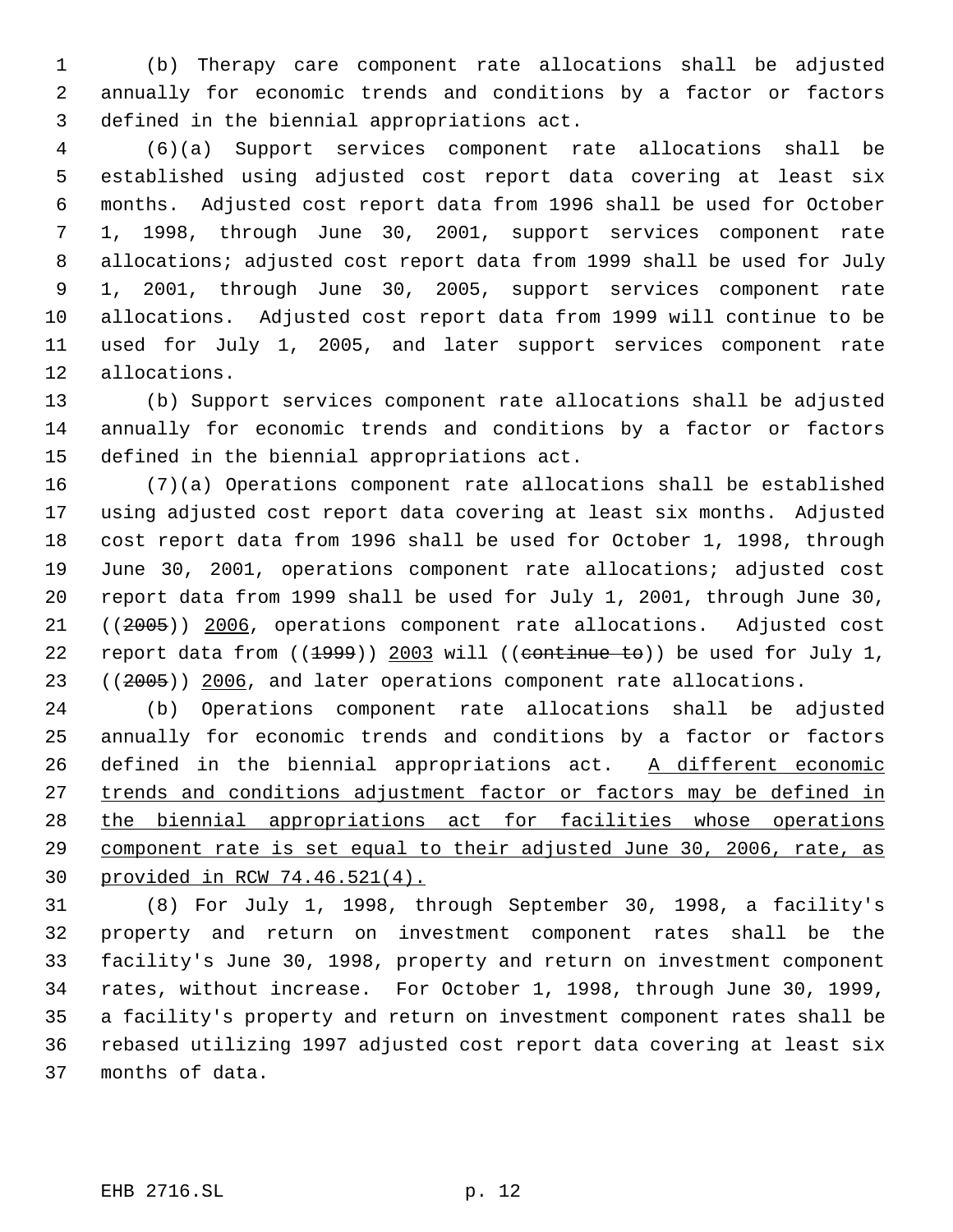(9) Total payment rates under the nursing facility medicaid payment system shall not exceed facility rates charged to the general public for comparable services.

 (10) Medicaid contractors shall pay to all facility staff a minimum wage of the greater of the state minimum wage or the federal minimum wage.

 (11) The department shall establish in rule procedures, principles, and conditions for determining component rate allocations for facilities in circumstances not directly addressed by this chapter, including but not limited to: The need to prorate inflation for partial-period cost report data, newly constructed facilities, existing facilities entering the medicaid program for the first time or after a period of absence from the program, existing facilities with expanded new bed capacity, existing medicaid facilities following a change of ownership of the nursing facility business, facilities banking beds or converting beds back into service, facilities temporarily reducing the number of set-up beds during a remodel, facilities having less than six months of either resident assessment, cost report data, or both, under the current contractor prior to rate setting, and other circumstances.

 (12) The department shall establish in rule procedures, principles, and conditions, including necessary threshold costs, for adjusting rates to reflect capital improvements or new requirements imposed by the department or the federal government. Any such rate adjustments are subject to the provisions of RCW 74.46.421.

 (13) Effective July 1, 2001, medicaid rates shall continue to be revised downward in all components, in accordance with department rules, for facilities converting banked beds to active service under chapter 70.38 RCW, by using the facility's increased licensed bed capacity to recalculate minimum occupancy for rate setting. However, for facilities other than essential community providers which bank beds under chapter 70.38 RCW, after May 25, 2001, medicaid rates shall be revised upward, in accordance with department rules, in direct care, therapy care, support services, and variable return components only, by using the facility's decreased licensed bed capacity to recalculate minimum occupancy for rate setting, but no upward revision shall be made to operations, property, or financing allowance component rates. The direct care component rate allocation shall be adjusted, without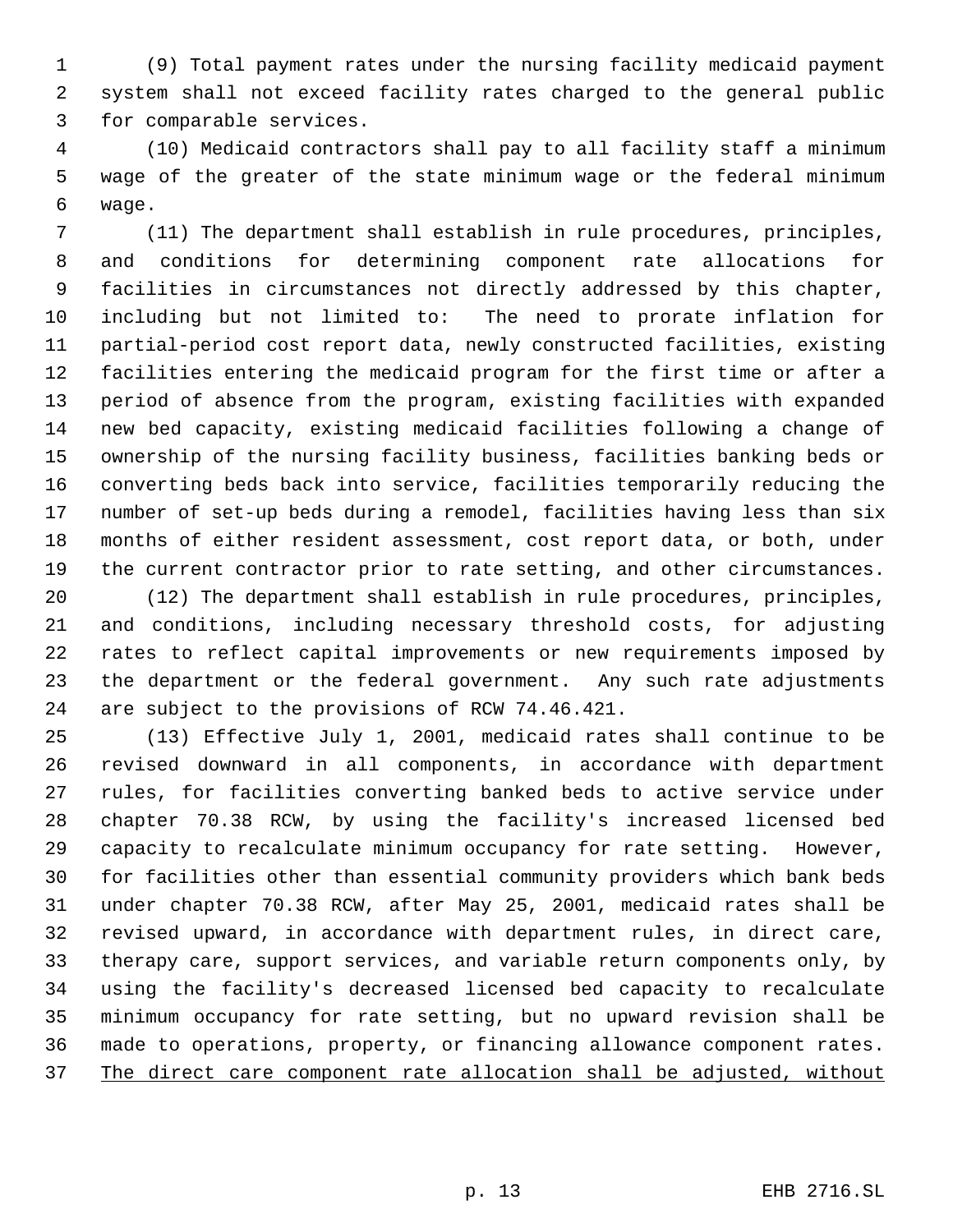using the minimum occupancy assumption, for facilities that convert banked beds to active service, under chapter 70.38 RCW, beginning on July 1, 2006.

 (14) Facilities obtaining a certificate of need or a certificate of need exemption under chapter 70.38 RCW after June 30, 2001, must have a certificate of capital authorization in order for (a) the depreciation resulting from the capitalized addition to be included in calculation of the facility's property component rate allocation; and (b) the net invested funds associated with the capitalized addition to be included in calculation of the facility's financing allowance rate allocation.

 **Sec. 3.** RCW 74.46.433 and 2001 1st sp.s. c 8 s 6 are each amended to read as follows:

 (1) The department shall establish for each medicaid nursing facility a variable return component rate allocation. In determining the variable return allowance:

 (a) Except as provided in (e) of this subsection, the variable return array and percentage shall be assigned whenever rebasing of 19 noncapital rate allocations is scheduled under RCW ((46.46.431)  $\{74.46.431\}$ ) 74.46.431 (4), (5), (6), and (7).

 (b) To calculate the array of facilities for the July 1, 2001, rate setting, the department, without using peer groups, shall first rank all facilities in numerical order from highest to lowest according to each facility's examined and documented, but unlidded, combined direct care, therapy care, support services, and operations per resident day cost from the 1999 cost report period. However, before being combined with other per resident day costs and ranked, a facility's direct care cost per resident day shall be adjusted to reflect its facility average case mix index, to be averaged from the four calendar quarters of 1999, weighted by the facility's resident days from each quarter, under RCW 74.46.501(7)(b)(ii). The array shall then be divided into four quartiles, each containing, as nearly as possible, an equal number of facilities, and four percent shall be assigned to facilities in the lowest quartile, three percent to facilities in the next lowest quartile, two percent to facilities in the next highest quartile, and one percent to facilities in the highest quartile.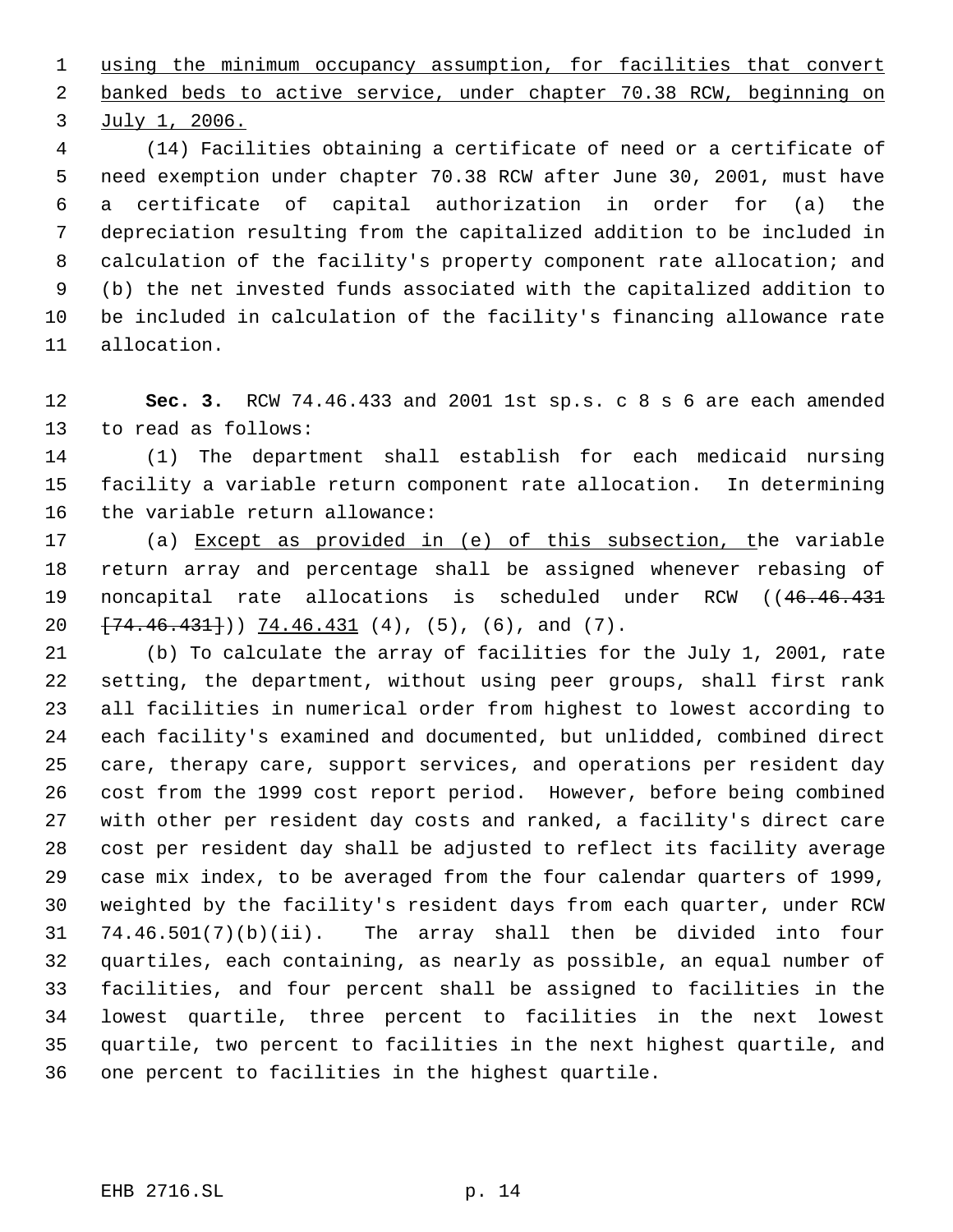(c) The department shall, subject to (d) of this subsection, compute the variable return allowance by multiplying a facility's assigned percentage by the sum of the facility's direct care, therapy care, support services, and operations component rates determined in accordance with this chapter and rules adopted by the department.

 (d) Effective July 1, 2001, if a facility's examined and documented direct care cost per resident day for the preceding report year is lower than its average direct care component rate weighted by medicaid resident days for the same year, the facility's direct care cost shall be substituted for its July 1, 2001, direct care component rate, and its variable return component rate shall be determined or adjusted each July 1st by multiplying the facility's assigned percentage by the sum of the facility's July 1, 2001, therapy care, support services, and operations component rates, and its direct care cost per resident day for the preceding year.

 (e) Effective July 1, 2006, the variable return component rate 17 allocation for each facility shall be the facility's June 30, 2006, variable return component rate allocation.

 (2) The variable return rate allocation calculated in accordance with this section shall be adjusted to the extent necessary to comply with RCW 74.46.421.

 **Sec. 4.** RCW 74.46.496 and 1998 c 322 s 23 are each amended to read as follows:

 (1) Each case mix classification group shall be assigned a case mix weight. The case mix weight for each resident of a nursing facility for each calendar quarter shall be based on data from resident assessment instruments completed for the resident and weighted by the number of days the resident was in each case mix classification group. Days shall be counted as provided in this section.

 (2) The case mix weights shall be based on the average minutes per registered nurse, licensed practical nurse, and certified nurse aide, for each case mix group, and using the health care financing administration of the United States department of health and human services 1995 nursing facility staff time measurement study stemming from its multistate nursing home case mix and quality demonstration project. Those minutes shall be weighted by statewide ratios of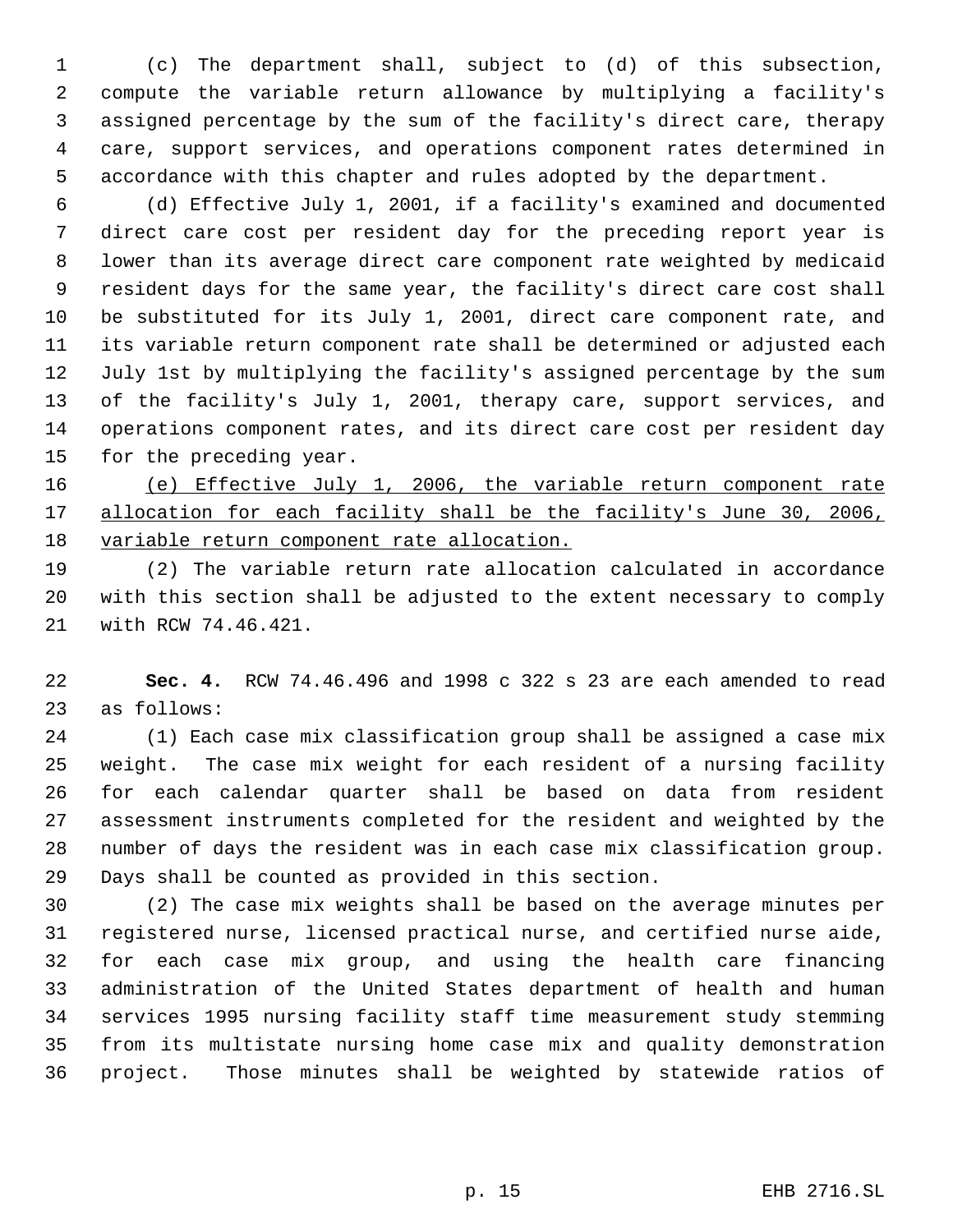registered nurse to certified nurse aide, and licensed practical nurse to certified nurse aide, wages, including salaries and benefits, which shall be based on 1995 cost report data for this state.

(3) The case mix weights shall be determined as follows:

 (a) Set the certified nurse aide wage weight at 1.000 and calculate wage weights for registered nurse and licensed practical nurse average wages by dividing the certified nurse aide average wage into the registered nurse average wage and licensed practical nurse average wage;

 (b) Calculate the total weighted minutes for each case mix group in the resource utilization group III classification system by multiplying the wage weight for each worker classification by the average number of minutes that classification of worker spends caring for a resident in that resource utilization group III classification group, and summing the products;

 (c) Assign a case mix weight of 1.000 to the resource utilization group III classification group with the lowest total weighted minutes and calculate case mix weights by dividing the lowest group's total weighted minutes into each group's total weighted minutes and rounding weight calculations to the third decimal place.

 (4) The case mix weights in this state may be revised if the health care financing administration updates its nursing facility staff time measurement studies. The case mix weights shall be revised, but only when direct care component rates are cost-rebased as provided in subsection (5) of this section, to be effective on the July 1st effective date of each cost-rebased direct care component rate. However, the department may revise case mix weights more frequently if, and only if, significant variances in wage ratios occur among direct care staff in the different caregiver classifications identified in this section.

 (5) Case mix weights shall be revised when direct care component 32 rates are cost-rebased ((every three years)) as provided in RCW 33 74.46.431(4)( $(\frac{+}{a})$ ).

 **Sec. 5.** RCW 74.46.501 and 2001 1st sp.s. c 8 s 9 are each amended to read as follows:

 (1) From individual case mix weights for the applicable quarter, the department shall determine two average case mix indexes for each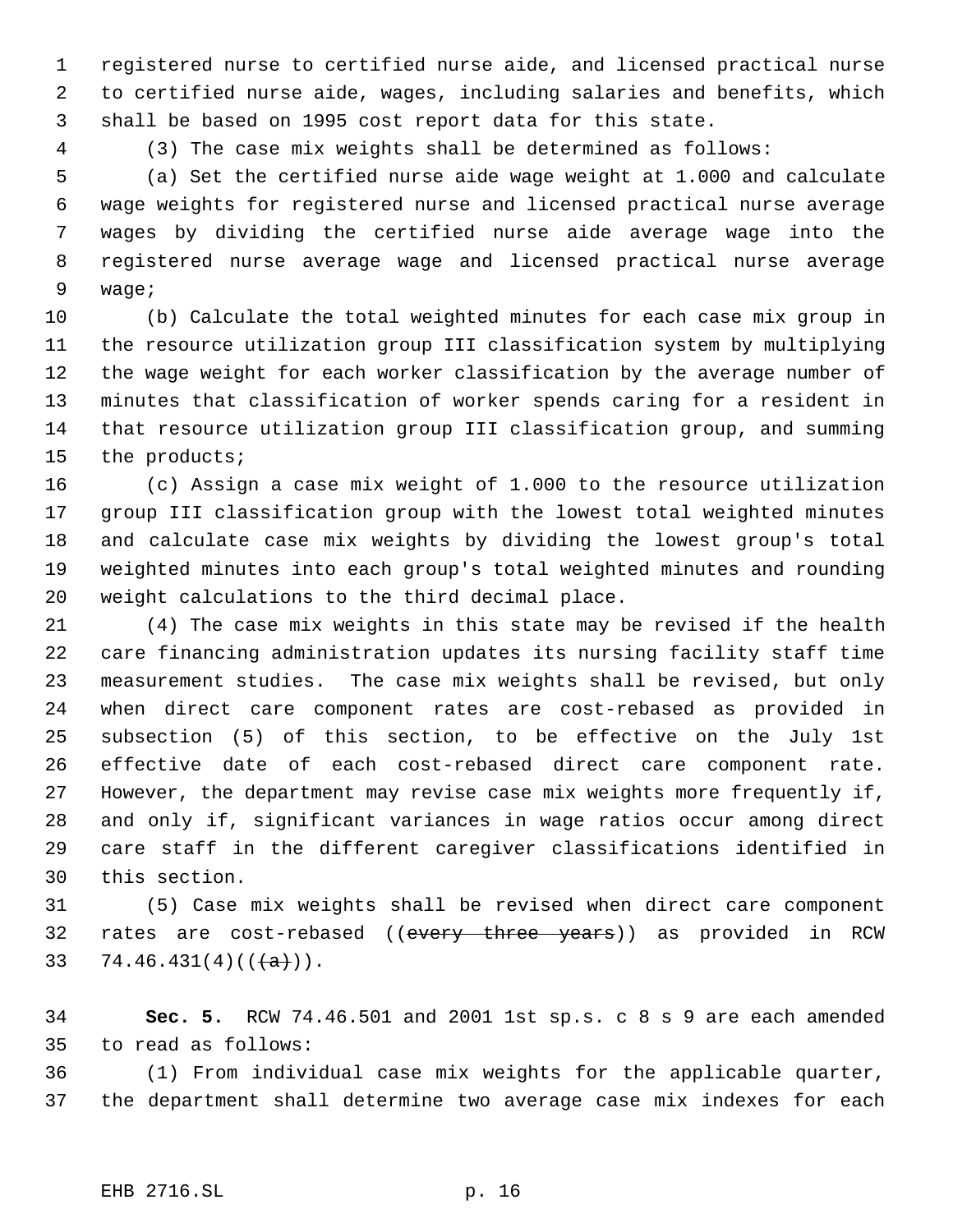medicaid nursing facility, one for all residents in the facility, known as the facility average case mix index, and one for medicaid residents, known as the medicaid average case mix index.

 (2)(a) In calculating a facility's two average case mix indexes for each quarter, the department shall include all residents or medicaid residents, as applicable, who were physically in the facility during the quarter in question based on the resident assessment instrument completed by the facility and the requirements and limitations for the 9 instrument's completion and transmission (January 1st through March 31st, April 1st through June 30th, July 1st through September 30th, or October 1st through December 31st).

 (b) The facility average case mix index shall exclude all default cases as defined in this chapter. However, the medicaid average case mix index shall include all default cases.

 (3) Both the facility average and the medicaid average case mix indexes shall be determined by multiplying the case mix weight of each resident, or each medicaid resident, as applicable, by the number of days, as defined in this section and as applicable, the resident was at each particular case mix classification or group, and then averaging.

 (4)(a) In determining the number of days a resident is classified into a particular case mix group, the department shall determine a start date for calculating case mix grouping periods as follows:

 (i) If a resident's initial assessment for a first stay or a return stay in the nursing facility is timely completed and transmitted to the department by the cutoff date under state and federal requirements and as described in subsection (5) of this section, the start date shall be the later of either the first day of the quarter or the resident's facility admission or readmission date;

 (ii) If a resident's significant change, quarterly, or annual assessment is timely completed and transmitted to the department by the cutoff date under state and federal requirements and as described in subsection (5) of this section, the start date shall be the date the assessment is completed;

 (iii) If a resident's significant change, quarterly, or annual assessment is not timely completed and transmitted to the department by the cutoff date under state and federal requirements and as described in subsection (5) of this section, the start date shall be the due date for the assessment.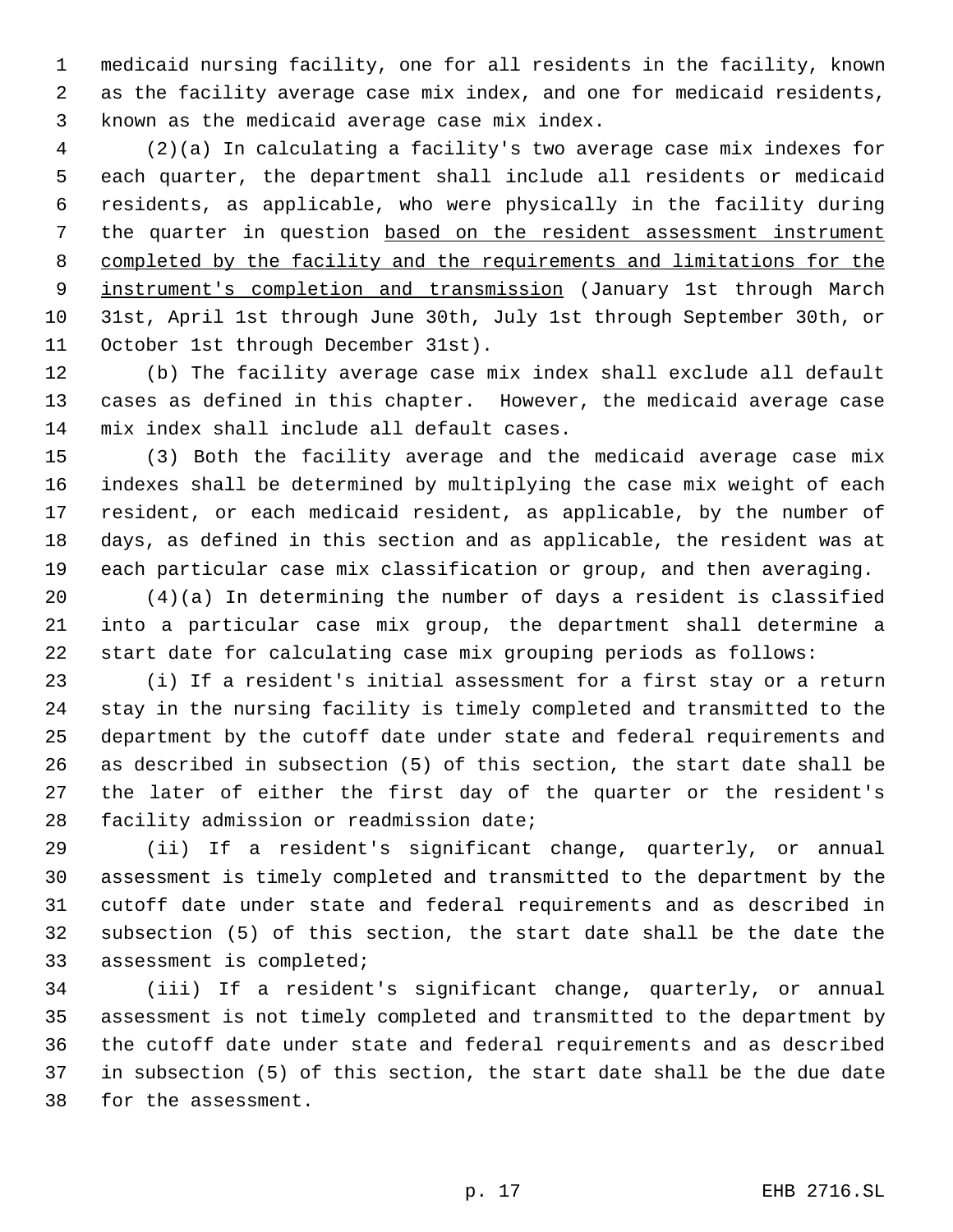(b) If state or federal rules require more frequent assessment, the same principles for determining the start date of a resident's classification in a particular case mix group set forth in subsection (4)(a) of this section shall apply.

 (c) In calculating the number of days a resident is classified into a particular case mix group, the department shall determine an end date for calculating case mix grouping periods as follows:

 (i) If a resident is discharged before the end of the applicable quarter, the end date shall be the day before discharge;

 (ii) If a resident is not discharged before the end of the applicable quarter, the end date shall be the last day of the quarter;

 (iii) If a new assessment is due for a resident or a new assessment is completed and transmitted to the department, the end date of the previous assessment shall be the earlier of either the day before the assessment is due or the day before the assessment is completed by the nursing facility.

 (5) The cutoff date for the department to use resident assessment data, for the purposes of calculating both the facility average and the medicaid average case mix indexes, and for establishing and updating a facility's direct care component rate, shall be one month and one day after the end of the quarter for which the resident assessment data applies.

 (6) A threshold of ninety percent, as described and calculated in this subsection, shall be used to determine the case mix index each quarter. The threshold shall also be used to determine which facilities' costs per case mix unit are included in determining the 27 ceiling, floor, and price. For direct care component rate allocations established on and after July 1, 2006, the threshold of ninety percent shall be used to determine the case mix index each quarter and to determine which facilities' costs per case mix unit are included in 31 determining the ceiling and price. If the facility does not meet the ninety percent threshold, the department may use an alternate case mix index to determine the facility average and medicaid average case mix indexes for the quarter. The threshold is a count of unique minimum data set assessments, and it shall include resident assessment instrument tracking forms for residents discharged prior to completing an initial assessment. The threshold is calculated by dividing a facility's count of residents being assessed by the average census for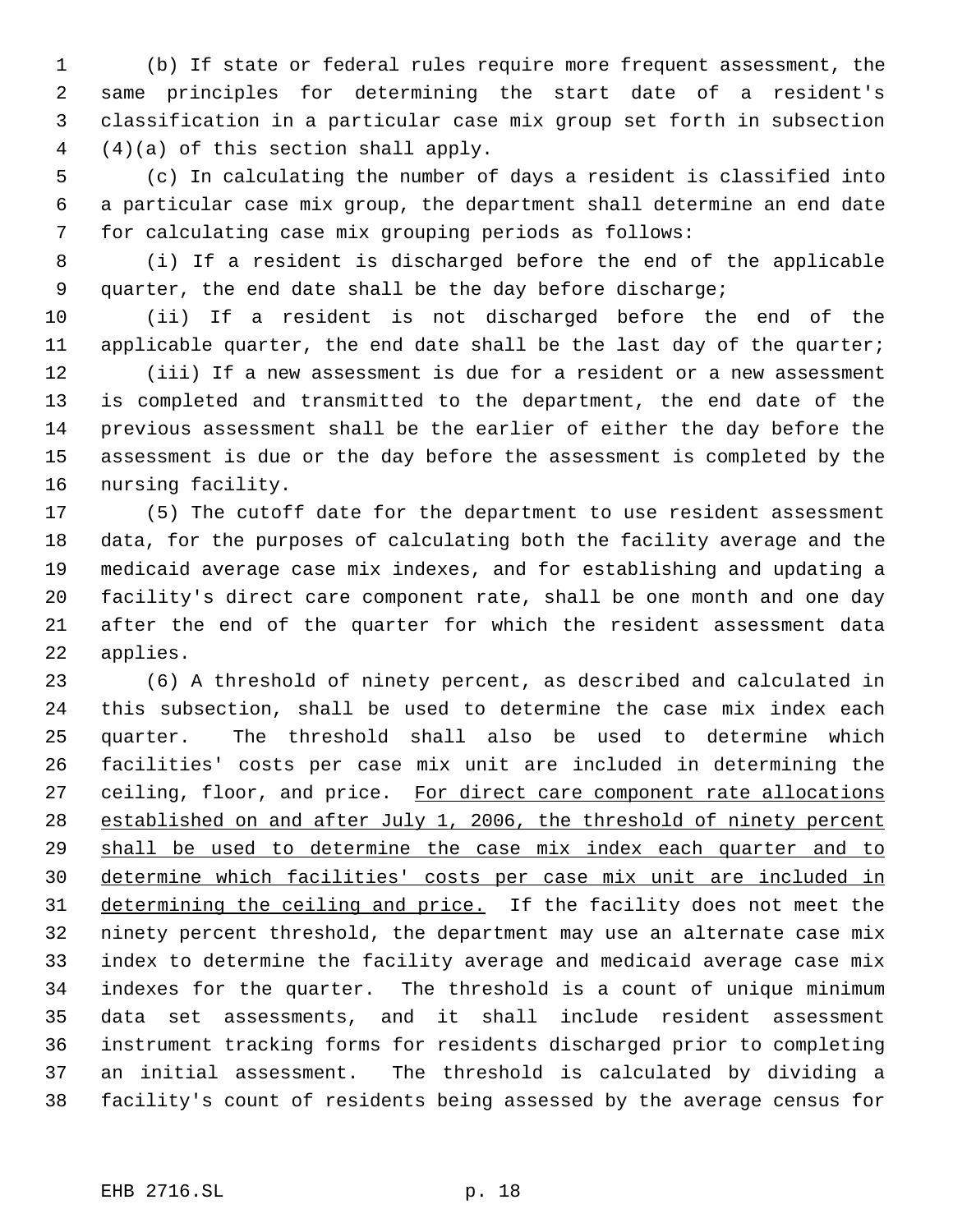the facility. A daily census shall be reported by each nursing facility as it transmits assessment data to the department. The department shall compute a quarterly average census based on the daily census. If no census has been reported by a facility during a specified quarter, then the department shall use the facility's licensed beds as the denominator in computing the threshold.

 (7)(a) Although the facility average and the medicaid average case mix indexes shall both be calculated quarterly, the facility average 9 case mix index will be used ((only every three years)) throughout the applicable cost-rebasing period in combination with cost report data as specified by RCW 74.46.431 and 74.46.506, to establish a facility's allowable cost per case mix unit. A facility's medicaid average case mix index shall be used to update a nursing facility's direct care component rate quarterly.

 (b) The facility average case mix index used to establish each nursing facility's direct care component rate shall be based on an average of calendar quarters of the facility's average case mix indexes.

 (i) For October 1, 1998, direct care component rates, the department shall use an average of facility average case mix indexes from the four calendar quarters of 1997.

 (ii) For July 1, 2001, direct care component rates, the department shall use an average of facility average case mix indexes from the four calendar quarters of 1999.

 (iii) Beginning on July 1, 2006, when establishing the direct care component rates, the department shall use an average of facility case 27 mix indexes from the four calendar quarters occurring during the cost 28 report period used to rebase the direct care component rate allocations as specified in RCW 74.46.431.

 (c) The medicaid average case mix index used to update or recalibrate a nursing facility's direct care component rate quarterly shall be from the calendar quarter commencing six months prior to the effective date of the quarterly rate. For example, October 1, 1998, through December 31, 1998, direct care component rates shall utilize case mix averages from the April 1, 1998, through June 30, 1998, calendar quarter, and so forth.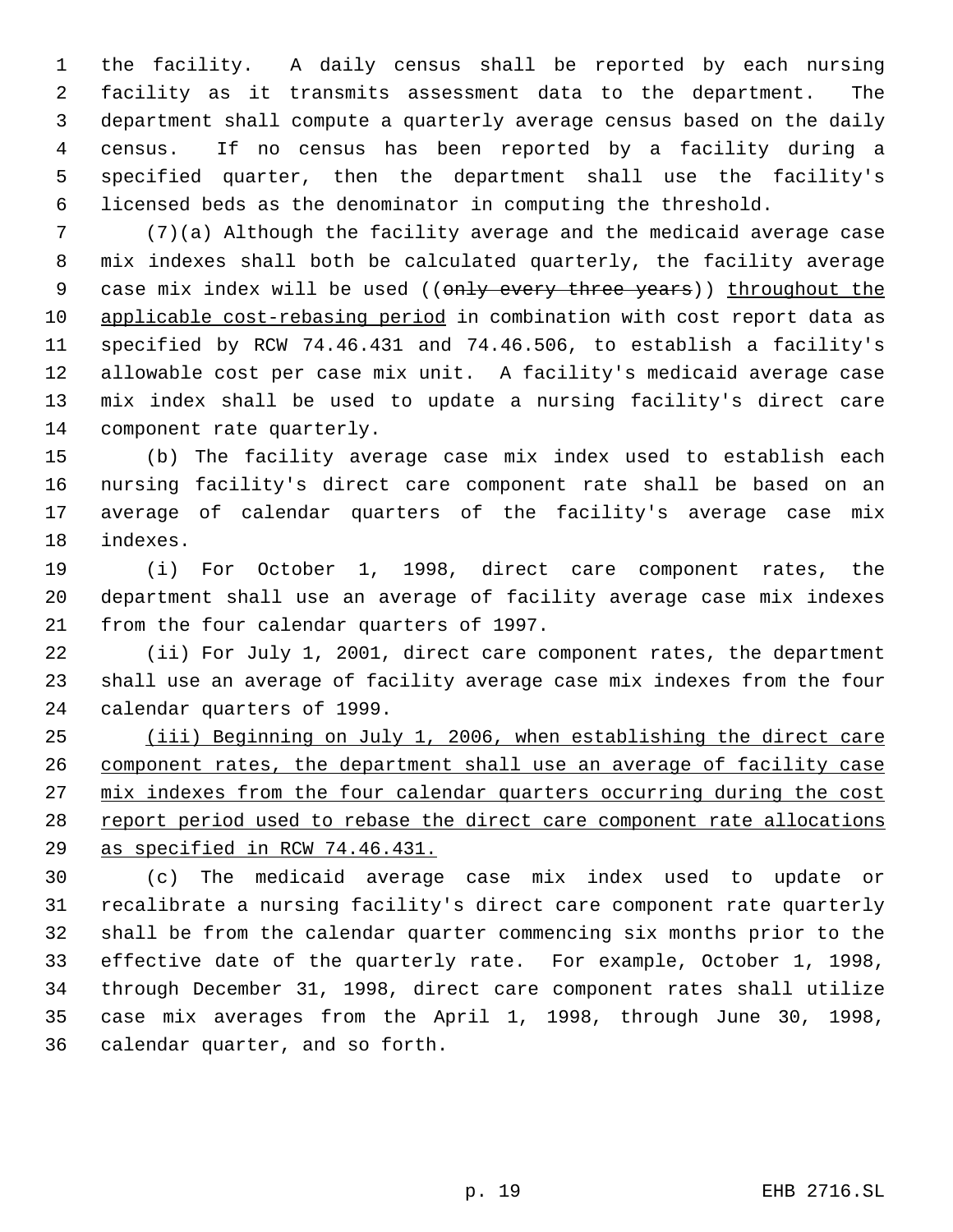**Sec. 6.** RCW 74.46.506 and 2001 1st sp.s. c 8 s 10 are each amended to read as follows:

 (1) The direct care component rate allocation corresponds to the provision of nursing care for one resident of a nursing facility for one day, including direct care supplies. Therapy services and supplies, which correspond to the therapy care component rate, shall be excluded. The direct care component rate includes elements of case mix determined consistent with the principles of this section and other applicable provisions of this chapter.

 (2) Beginning October 1, 1998, the department shall determine and update quarterly for each nursing facility serving medicaid residents a facility-specific per-resident day direct care component rate allocation, to be effective on the first day of each calendar quarter. In determining direct care component rates the department shall utilize, as specified in this section, minimum data set resident assessment data for each resident of the facility, as transmitted to, and if necessary corrected by, the department in the resident assessment instrument format approved by federal authorities for use in this state.

 (3) The department may question the accuracy of assessment data for any resident and utilize corrected or substitute information, however derived, in determining direct care component rates. The department is authorized to impose civil fines and to take adverse rate actions against a contractor, as specified by the department in rule, in order to obtain compliance with resident assessment and data transmission requirements and to ensure accuracy.

 (4) Cost report data used in setting direct care component rate 28 allocations shall be 1996 ( $(\text{and}))$ , 1999, and 2003 for rate periods as specified in RCW 74.46.431(4)(a).

 (5) Beginning October 1, 1998, the department shall rebase each nursing facility's direct care component rate allocation as described in RCW 74.46.431, adjust its direct care component rate allocation for economic trends and conditions as described in RCW 74.46.431, and update its medicaid average case mix index, consistent with the following:

 (a) Reduce total direct care costs reported by each nursing facility for the applicable cost report period specified in RCW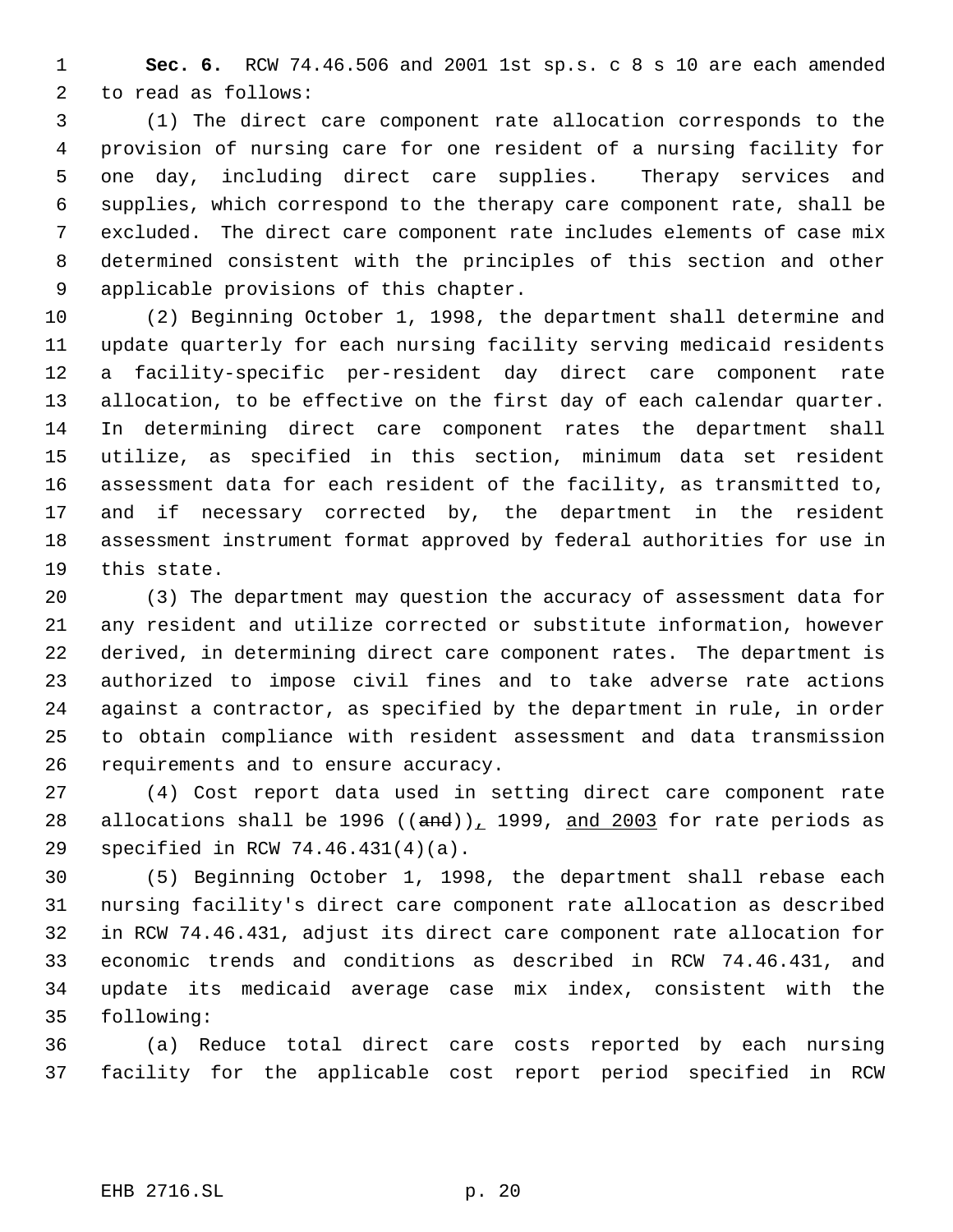74.46.431(4)(a) to reflect any department adjustments, and to eliminate reported resident therapy costs and adjustments, in order to derive the facility's total allowable direct care cost;

 (b) Divide each facility's total allowable direct care cost by its adjusted resident days for the same report period, increased if necessary to a minimum occupancy of eighty-five percent; that is, the greater of actual or imputed occupancy at eighty-five percent of licensed beds, to derive the facility's allowable direct care cost per 9 resident day. However, effective July 1, 2006, each facility's allowable direct care costs shall be divided by its adjusted resident days without application of a minimum occupancy assumption;

 (c) Adjust the facility's per resident day direct care cost by the 13 applicable factor specified in RCW 74.46.431(4) (b)  $((and))_L$  (c), and (d) to derive its adjusted allowable direct care cost per resident day;

 (d) Divide each facility's adjusted allowable direct care cost per resident day by the facility average case mix index for the applicable quarters specified by RCW 74.46.501(7)(b) to derive the facility's 18 allowable direct care cost per case mix unit;

 (e) Effective for July 1, 2001, rate setting, divide nursing facilities into at least two and, if applicable, three peer groups: Those located in nonurban counties; those located in high labor-cost 22 counties, if any; and those located in other urban counties;

 (f) Array separately the allowable direct care cost per case mix unit for all facilities in nonurban counties; for all facilities in high labor-cost counties, if applicable; and for all facilities in other urban counties, and determine the median allowable direct care cost per case mix unit for each peer group;

 (g) Except as provided in (i) of this subsection, from October 1, 1998, through June 30, 2000, determine each facility's quarterly direct care component rate as follows:

 (i) Any facility whose allowable cost per case mix unit is less than eighty-five percent of the facility's peer group median established under (f) of this subsection shall be assigned a cost per case mix unit equal to eighty-five percent of the facility's peer group median, and shall have a direct care component rate allocation equal to the facility's assigned cost per case mix unit multiplied by that facility's medicaid average case mix index from the applicable quarter specified in RCW 74.46.501(7)(c);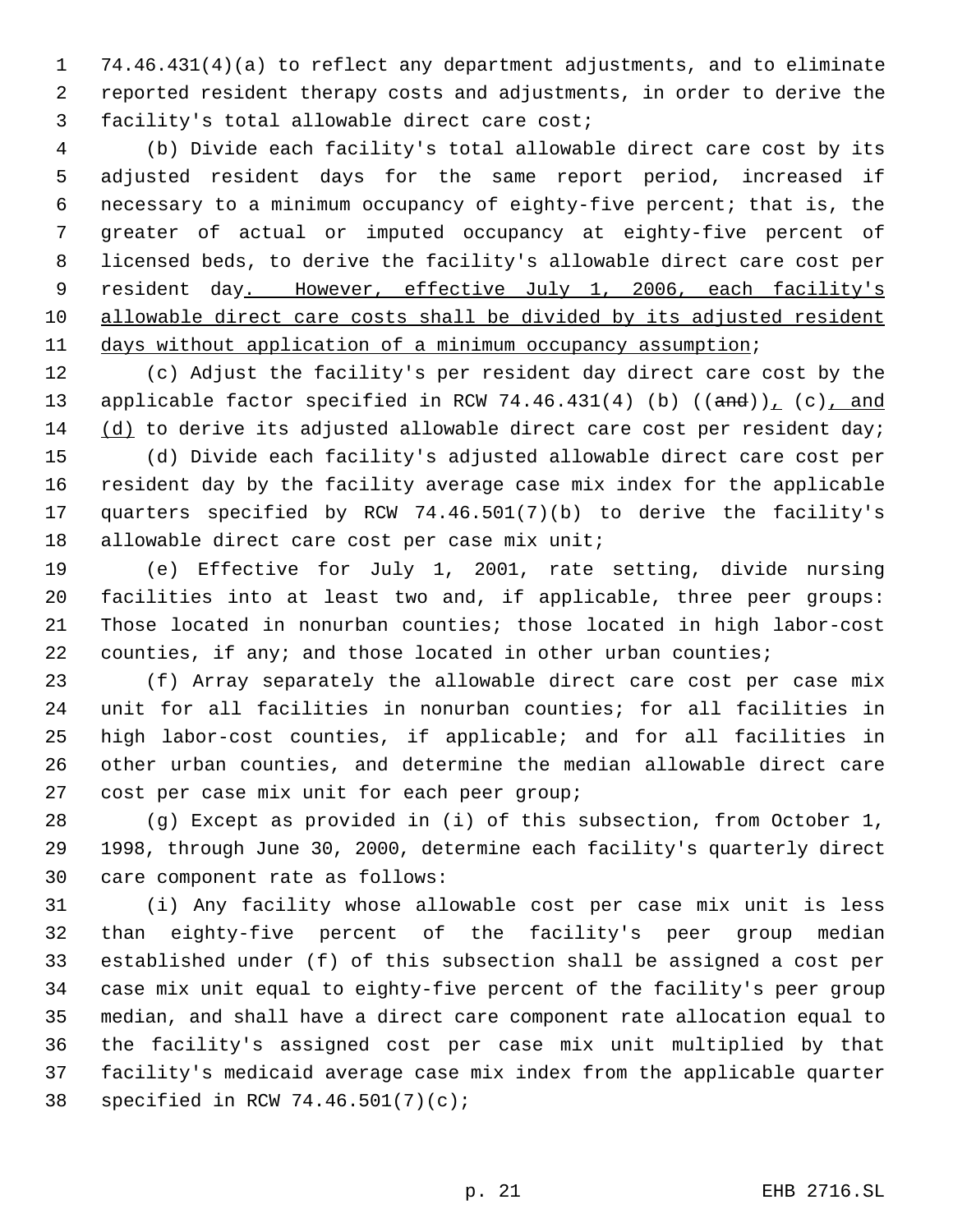(ii) Any facility whose allowable cost per case mix unit is greater than one hundred fifteen percent of the peer group median established under (f) of this subsection shall be assigned a cost per case mix unit equal to one hundred fifteen percent of the peer group median, and shall have a direct care component rate allocation equal to the facility's assigned cost per case mix unit multiplied by that facility's medicaid average case mix index from the applicable quarter specified in RCW 74.46.501(7)(c);

 (iii) Any facility whose allowable cost per case mix unit is between eighty-five and one hundred fifteen percent of the peer group median established under (f) of this subsection shall have a direct care component rate allocation equal to the facility's allowable cost per case mix unit multiplied by that facility's medicaid average case 14 mix index from the applicable quarter specified in RCW  $74.46.501(7)(c)$ ;

 (h) Except as provided in (i) of this subsection, from July 1, 16 2000, ((forward, and for all future rate setting)) through June 30, 17 2006, determine each facility's quarterly direct care component rate as follows:

 (i) Any facility whose allowable cost per case mix unit is less than ninety percent of the facility's peer group median established under (f) of this subsection shall be assigned a cost per case mix unit equal to ninety percent of the facility's peer group median, and shall have a direct care component rate allocation equal to the facility's assigned cost per case mix unit multiplied by that facility's medicaid average case mix index from the applicable quarter specified in RCW 74.46.501(7)(c);

 (ii) Any facility whose allowable cost per case mix unit is greater than one hundred ten percent of the peer group median established under (f) of this subsection shall be assigned a cost per case mix unit equal to one hundred ten percent of the peer group median, and shall have a direct care component rate allocation equal to the facility's assigned cost per case mix unit multiplied by that facility's medicaid average case mix index from the applicable quarter specified in RCW 74.46.501(7)(c);

 (iii) Any facility whose allowable cost per case mix unit is between ninety and one hundred ten percent of the peer group median established under (f) of this subsection shall have a direct care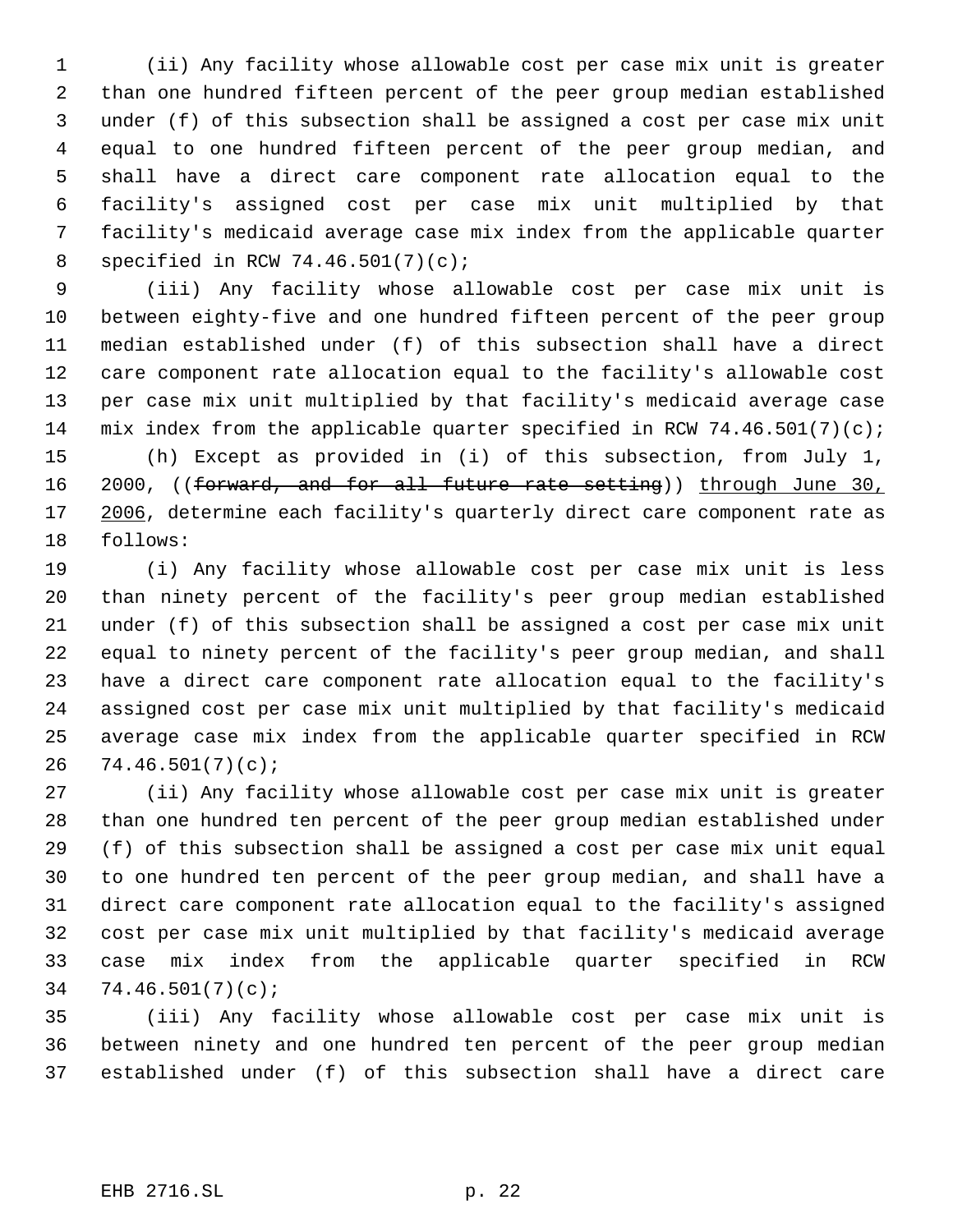component rate allocation equal to the facility's allowable cost per case mix unit multiplied by that facility's medicaid average case mix index from the applicable quarter specified in RCW 74.46.501(7)(c);

 (i)(i) Between October 1, 1998, and June 30, 2000, the department shall compare each facility's direct care component rate allocation calculated under (g) of this subsection with the facility's nursing services component rate in effect on September 30, 1998, less therapy costs, plus any exceptional care offsets as reported on the cost report, adjusted for economic trends and conditions as provided in RCW 74.46.431. A facility shall receive the higher of the two rates.

 (ii) Between July 1, 2000, and June 30, 2002, the department shall compare each facility's direct care component rate allocation calculated under (h) of this subsection with the facility's direct care component rate in effect on June 30, 2000. A facility shall receive the higher of the two rates. Between July 1, 2001, and June 30, 2002, if during any quarter a facility whose rate paid under (h) of this subsection is greater than either the direct care rate in effect on June 30, 2000, or than that facility's allowable direct care cost per case mix unit calculated in (d) of this subsection multiplied by that facility's medicaid average case mix index from the applicable quarter 21 specified in RCW 74.46.501(7)(c), the facility shall be paid in that and each subsequent quarter pursuant to (h) of this subsection and shall not be entitled to the greater of the two rates.

24 (iii) ((Effective)) Between July 1, 2002, and June 30, 2006, all direct care component rate allocations shall be as determined under (h) of this subsection.

 (iv) Effective July 1, 2006, for all providers, except vital local providers as defined in this chapter, all direct care component rate allocations shall be as determined under (j) of this subsection.

 (v) Effective July 1, 2006, for vital local providers, as defined in this chapter, direct care component rate allocations shall be determined as follows:

(A) The department shall calculate:

 (I) The sum of each facility's July 1, 2006, direct care component 35 rate allocation calculated under (j) of this subsection and July 1, 2006, operations component rate calculated under RCW 74.46.521; and (II) The sum of each facility's June 30, 2006, direct care and

operations component rates.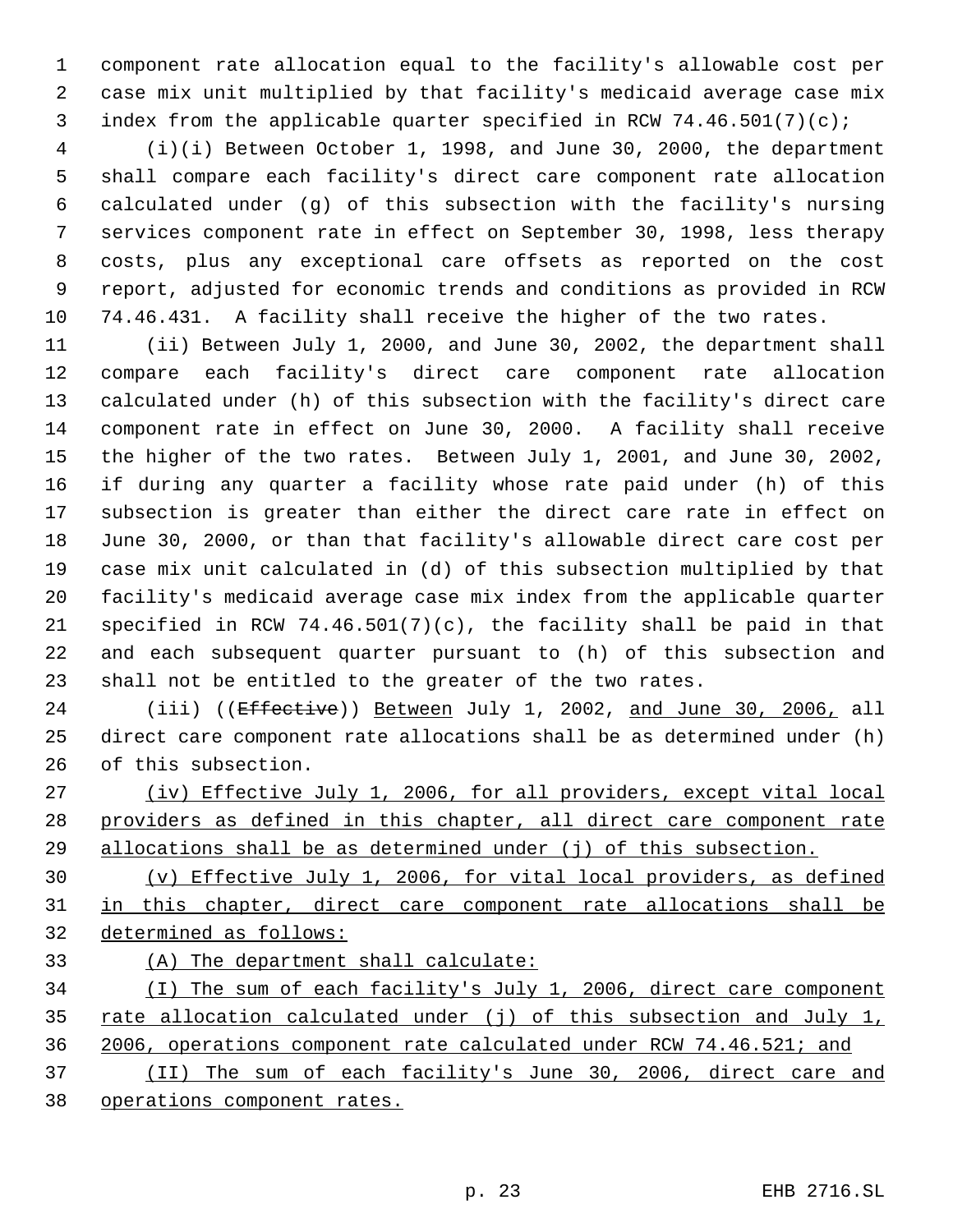1 (B) If the sum calculated under  $(i)(v)(A)(I)$  of this subsection is 2 less than the sum calculated under  $(i)(v)(A)(II)$  of this subsection, the facility shall have a direct care component rate allocation equal to the facility's June 30, 2006, direct care component rate allocation. 5 (C) If the sum calculated under  $(i)(v)(A)(I)$  of this subsection is 6 greater than or equal to the sum calculated under  $(i)(v)(A)(II)$  of this subsection, the facility's direct care component rate shall be 8 calculated under (j) of this subsection.

 (j) Except as provided in (i) of this subsection, from July 1, 2006, forward, and for all future rate setting, determine each facility's quarterly direct care component rate as follows:

 (i) Any facility whose allowable cost per case mix unit is greater 13 than one hundred twelve percent of the peer group median established under (f) of this subsection shall be assigned a cost per case mix unit 15 equal to one hundred twelve percent of the peer group median, and shall 16 have a direct care component rate allocation equal to the facility's 17 assigned cost per case mix unit multiplied by that facility's medicaid average case mix index from the applicable quarter specified in RCW 74.46.501(7)(c);

20 (ii) Any facility whose allowable cost per case mix unit is less than or equal to one hundred twelve percent of the peer group median established under (f) of this subsection shall have a direct care component rate allocation equal to the facility's allowable cost per case mix unit multiplied by that facility's medicaid average case mix index from the applicable quarter specified in RCW 74.46.501(7)(c).

 (6) The direct care component rate allocations calculated in accordance with this section shall be adjusted to the extent necessary to comply with RCW 74.46.421.

 (7) Costs related to payments resulting from increases in direct care component rates, granted under authority of RCW 74.46.508(1) for a facility's exceptional care residents, shall be offset against the facility's examined, allowable direct care costs, for each report year or partial period such increases are paid. Such reductions in allowable direct care costs shall be for rate setting, settlement, and other purposes deemed appropriate by the department.

 **Sec. 7.** RCW 74.46.521 and 2001 1st sp.s. c 8 s 13 are each amended to read as follows: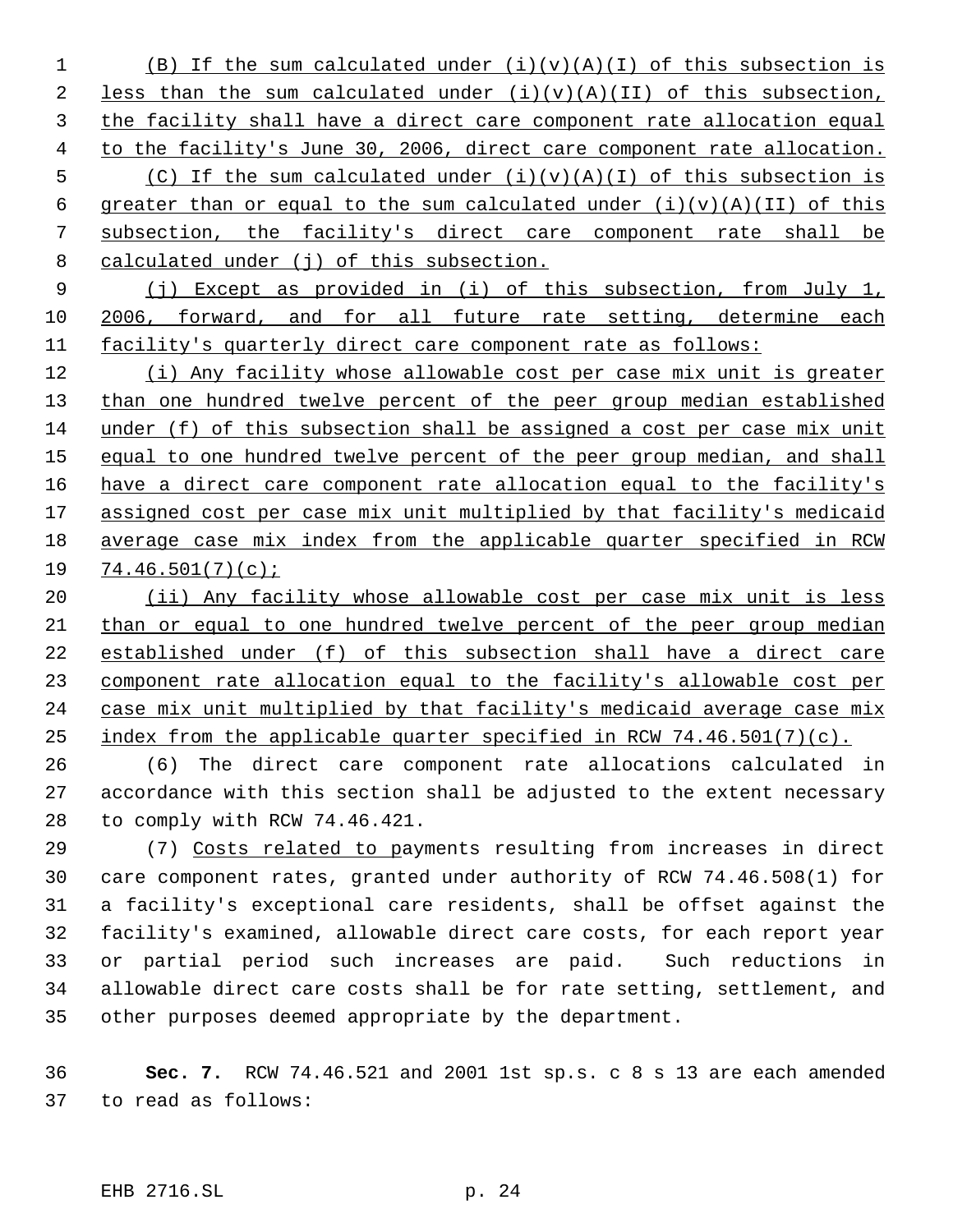(1) The operations component rate allocation corresponds to the general operation of a nursing facility for one resident for one day, including but not limited to management, administration, utilities, office supplies, accounting and bookkeeping, minor building maintenance, minor equipment repairs and replacements, and other supplies and services, exclusive of direct care, therapy care, support services, property, financing allowance, and variable return.

 (2) Except as provided in subsection (4) of this section, beginning October 1, 1998, the department shall determine each medicaid nursing facility's operations component rate allocation using cost report data specified by RCW 74.46.431(7)(a). Effective July 1, 2002, operations component rates for all facilities except essential community providers shall be based upon a minimum occupancy of ninety percent of licensed beds, and no operations component rate shall be revised in response to beds banked on or after May 25, 2001, under chapter 70.38 RCW.

 (3) Except as provided in subsection (4) of this section, to determine each facility's operations component rate the department shall:

 (a) Array facilities' adjusted general operations costs per 20 adjusted resident day, as determined by dividing each facility's total allowable operations cost by its adjusted resident days for the same report period, increased if necessary to a minimum occupancy of ninety 23 percent; that is, the greater of actual or imputed occupancy at ninety 24 percent of licensed beds, for each facility from facilities' cost reports from the applicable report year, for facilities located within urban counties and for those located within nonurban counties and determine the median adjusted cost for each peer group;

 (b) Set each facility's operations component rate at the lower of: (i) The facility's per resident day adjusted operations costs from the applicable cost report period adjusted if necessary to a minimum occupancy of eighty-five percent of licensed beds before July 1, 2002, and ninety percent effective July 1, 2002; or

 (ii) The adjusted median per resident day general operations cost for that facility's peer group, urban counties or nonurban counties; and

 (c) Adjust each facility's operations component rate for economic trends and conditions as provided in RCW 74.46.431(7)(b).